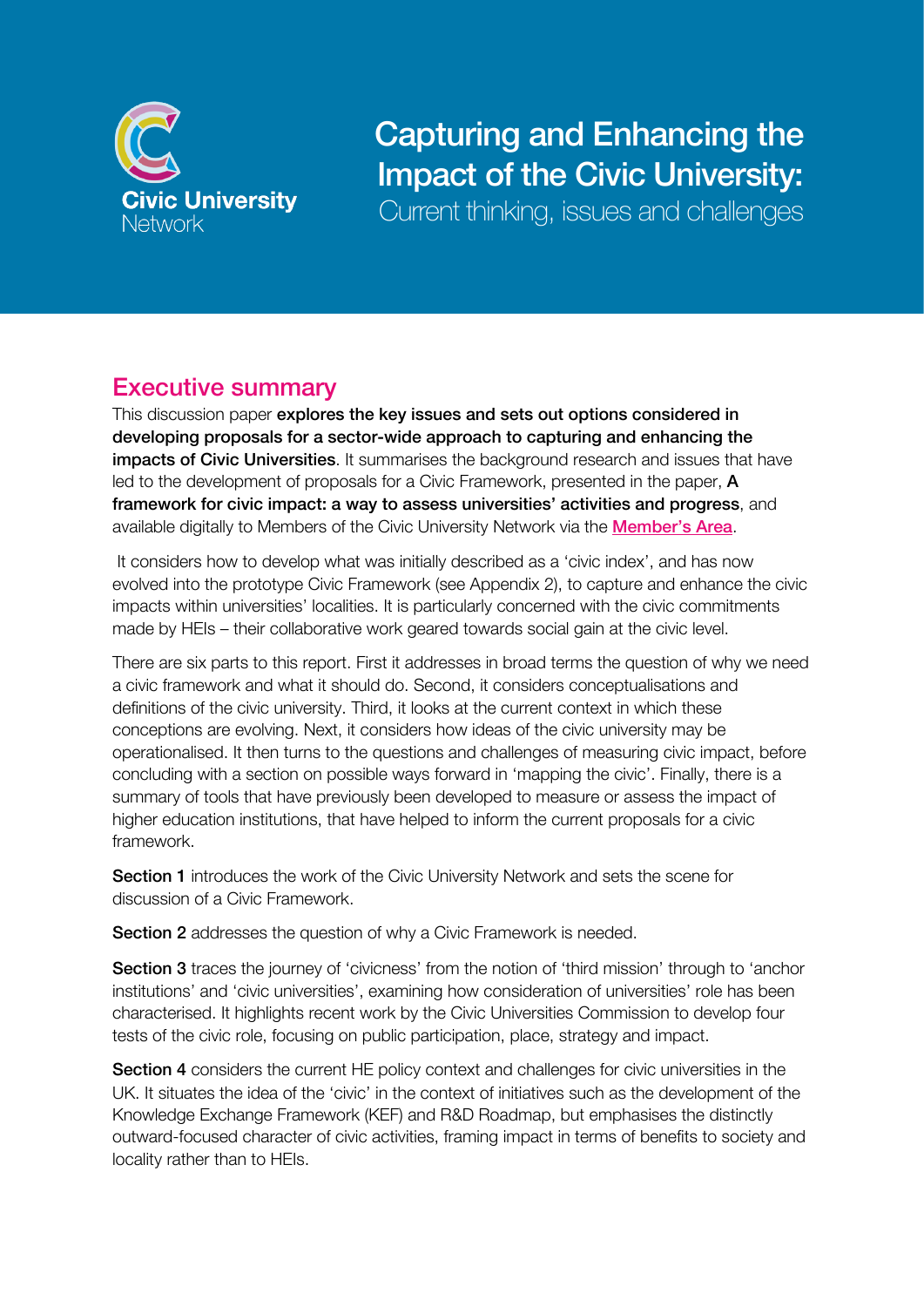

Section 5 discusses how ideas of the civic university have been (and may be) operationalised. It notes that while ideas of civic impact have tended to focus on economic effects, there is increasing interest in how universities may contribute to wider social objectives.

**Section 6** examines how civic impact may be measured, looking at the various metrics that have been suggested in recent years. The paper highlights the need for a baseline test of whether a university has a civic mission. It argues that a Civic Framework should measure activities and improvement among universities that have identified themselves as civic institutions, rather than ranking performance across the higher education sector.

Section 7 considers which domains could be used to measure civic impact, comparing the priorities advanced by different commentators. It discusses which areas of activity have consistently been prioritised and which have been backgrounded or overlooked. It highlights the importance of identifying 'civicness' both in terms of locality and of activities.

The paper then outlines some priorities for next steps for HEIs in developing a Civic Framework. It suggests these should include clarifying the scale of the civic (its geographies); the scope of the civic (its activities) and its normative effects (its impetus to action). It highlights the need for these discussions to take place before selecting a set of indicators. A proposed tool which helps HEIs to reflect on and assess their own developmental learning against seven key civic domains is provided. It approach, providing a matrix of progression levels mapped against domains of activity, is intended to drive a contextual benchmarking exercise for individual participating HEIs and provide a framework for peer challenge and learning.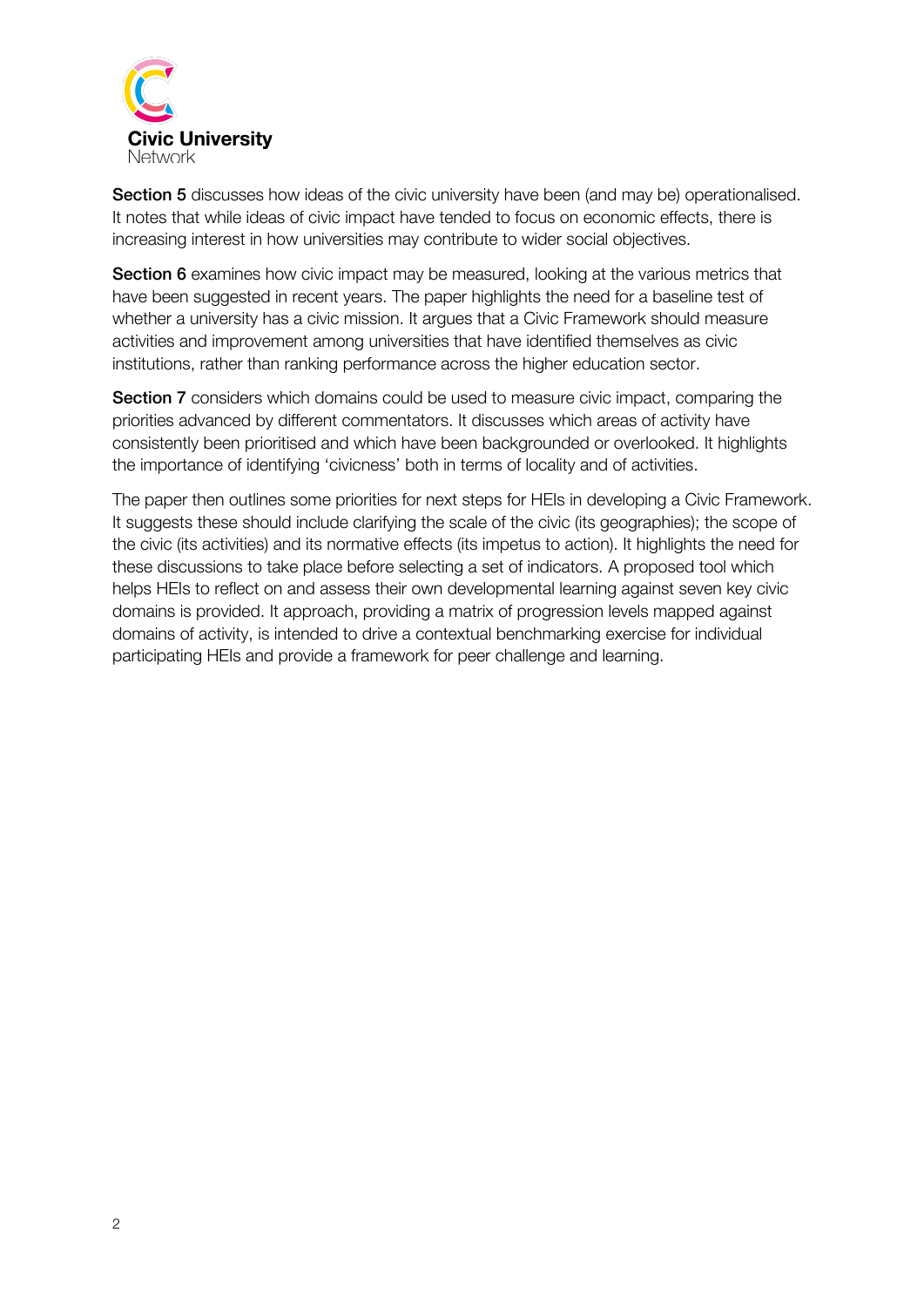

# 1.0 Introduction

- 1.1 The Civic University Network helps universities to re-shape their role and responsibility to their communities. It exists to support universities to develop and embed civic aspirations at an institutional level, as well as working with government and strategic partners to ensure that a university's geographic role and responsibility is used more effectively as an agent to drive positive societal change.
- 1.2 One way the Network will support the growing Civic University movement is by sharing best practice between participating universities and developing an approach to a peer review scheme so that universities can increase their civic impact. A 'civic index' – which has now evolved into a Civic Framework, removing implications that it should be a ranking scheme – was one of the recommendations of the Higher Education Policy Institute in its report, *Making Universities Matter* (HEPI, 2020).
- 1.3 This report is designed to inform discussions about how a set of indicators or measures of the good that universities do can be framed and operationalised. It offers initial suggestions about what should be assessed and why, and raises the question of how this might link to long-term strategic choices about the roles universities play in their locality and society. It aims to consider metrics or indicators as a spur to doing better rather than simply a snapshot of how universities are doing now.
- 1.4 The notion of the 'civic university' has a long genealogy, and is especially rooted in the land-grant universities of the US established under the Morrill Act of 1862, and the 'redbrick' universities established in the UK at the start of the  $20<sup>th</sup>$  century. In both cases there was an understanding that the new institutions would directly contribute to the economic, intellectual and social development of their host localities.
- 1.5 Central to the notion of the civic university, therefore, is the question of what higher education institutions are good for, rather than simply what they are good *at*  (Brink, 2018). This opens up a wider conversation about the contribution universities can or should make beyond the direct benefits of research, teaching and learning.
- 1.6 This paper explores the key issues and sets out some options for a sector-wide approach to capturing and enhancing civic impacts. It summarises salient issues highlighted through recent policy and practice developments, academic research and policy literature.
- 1.7 There are six parts to this report. First it addresses in broad terms the question of why we need a Civic Framework and what it should do. Second, it considers conceptualisations and definitions of the civic university. Third, it looks at the current context in which these conceptions are evolving. Next, it considers how ideas of the civic university may be operationalised. It then turns to the questions and challenges of measuring civic impact, before concluding with a section on possible ways forward in 'mapping the civic'. Finally there is a summary of tools that have previously been developed to measure or assess the impact of higher education institutions, that have helped to inform the work on a Civic Framework.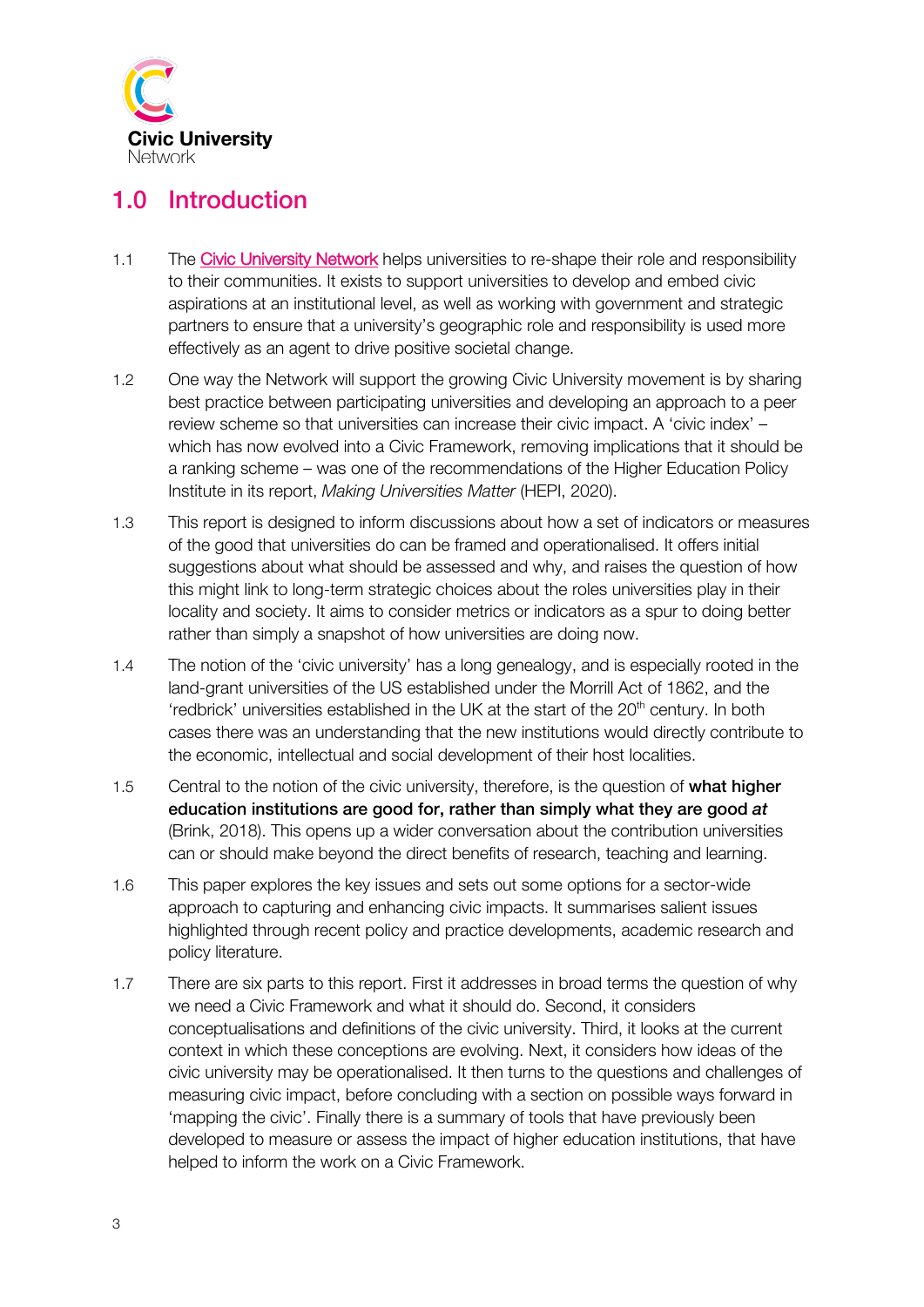

## 2.0 Why do we need a Civic Framework and what should it do?

- 2.1 A Civic Framework is needed for two reasons. First, it would help universities to build their civic commitment. It would provide the evidence to inform better practice through a system of peer review. Second, it provides a means of sharing and comparing between universities, contextualising their civic commitment by reporting on key data on different domains of activity. Some proposed data sources, along with the domains of activity, or presented in the prototype framework.
- 2.2 Civic commitment is not the same as public engagement, although public engagement usually contributes to it. Civic commitment refers to agreed collaboration geared towards social gain at the civic level. It is rooted in agreements to collaborate with key civic partners and institutions, such as local authorities, further education colleges, the NHS and other place-based agencies and organisations. These agreements relate to, and drive, operational activity and are not simply high-level statements of intent.
- 2.3 A Civic Framework would seek to capture universities' work in connecting, collaborating and contributing to long-term local partnerships designed to improve the prospects of places and the communities within them. It therefore needs to reflect the range of civic partners a university is engaging with, how their perspectives inform the university's work, and what activities arise from these inter-institutional relationships.
- 2.4 A Civic Framework is not another ranking system. Partners in the Civic University Network are clear that another league table is neither necessary nor desirable.
- 2.5 A Civic Framework is separate from a Civic University Agreement, which frames the relationships and civic activities of a particular institution. The framework seeks to support improvement across the higher education sector rather than within a specific locality. An institution need not have a Civic University Agreement in place to benefit from the peer support that participation in a Civic Framework could offer.

### 3.0 Conceptualising the civic university

3.1 Broadly, the idea of a civic mission or 'anchor' role summarises the impact of higher education in terms of economic geography. The Dearing Report (1997, p. 90), which viewed universities as central to a 'learning society', noted that universities 'make a significant economic contribution simply by their existence in a locality, whether or not they adopt an explicit mission to generate local or regional economic activity or to play a part in the cultural life of their locality or region'. Some universities see such impacts as a core purpose. This has frequently been framed in terms of a 'third mission' of economic development under the label of the 'entrepreneurial university' (Vorley and Nelles, 2008).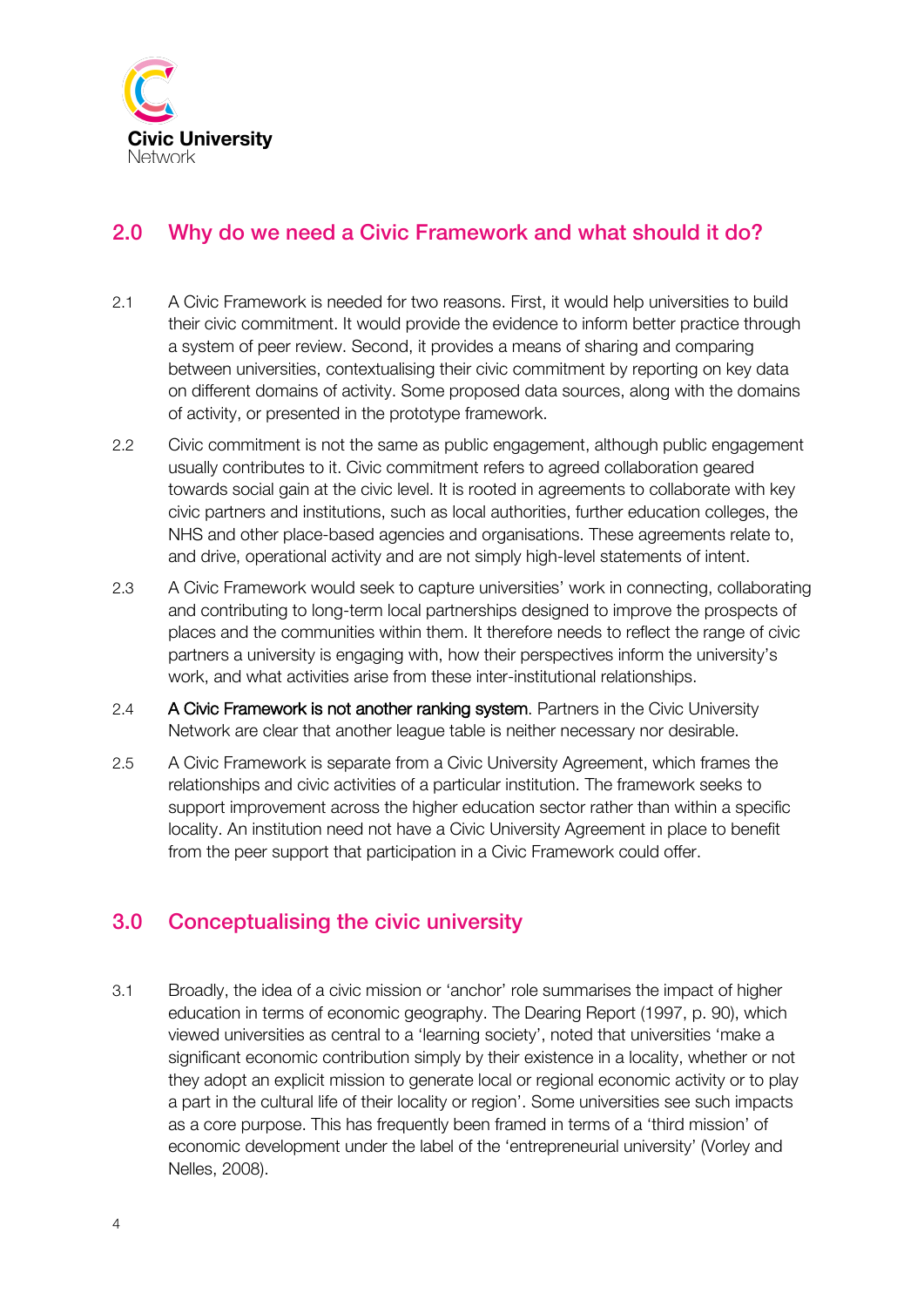

3.2 The focus may be a narrow one - concentrating on the impact of universities in terms of economic growth and regional development (Sanchez-Barrioluengo, 2014) - or a wider one that takes into account the social and cultural betterment of the geographies served by the institution. Unger and Polt (2017) summarise three versions of this approach that have been adopted internationally in the table below.

|                                                                                                                                           | <b>Table 1</b><br>Complementary concepts of innovation system governance (Unger & Polt, 2017)                                                                                                                                                                                                                                                                        |  |  |  |  |  |  |
|-------------------------------------------------------------------------------------------------------------------------------------------|----------------------------------------------------------------------------------------------------------------------------------------------------------------------------------------------------------------------------------------------------------------------------------------------------------------------------------------------------------------------|--|--|--|--|--|--|
| Third mission<br>[OECD, 2015]                                                                                                             | Calls for an extended understanding of HEIs' mission, referring to their<br>societal and cultural relevance and their role as providers of knowledge<br>transfer and commercialisation activities. It has been taken up in<br>government as well as institutional policies in many countries in recent<br>years.                                                     |  |  |  |  |  |  |
| Entrepreneurial<br>university<br>[Etzkowitz, 1983;<br>Etzkowitz et al.,<br>2008; Foss and<br>Gibson, 2015;<br>Vorley and Nelles,<br>2008] | Whereas the "third mission" serves as a summarising term for an<br>expansion of universities' core missions, the concept of the<br>entrepreneurial university prioritises the entrepreneurial activities of<br>universities, mainly relying on their research activities, and second, a<br>new management paradigm for the provision of universities' tasks.         |  |  |  |  |  |  |
| Triple helix<br>[Etzkowitz,<br>Leydesdorff, 2000;<br>Leydesdorff, 2012;<br>Ranga and<br>Etzkowitz, 2013]                                  | Highlights the importance of a systemic coordination of actors from the<br>higher education and business sector with public authorities to<br>contribute to innovations and knowledge-based growth. In its extended<br>understanding, the "quadruple helix" also incorporates actors from the<br>civil society, such as citizens, NGOs, consumer organisations, etc. |  |  |  |  |  |  |

- 3.3 Discussion of the civic university over the last two decades has recognised (to varying degrees) that a sole focus on economic growth, innovation and business support, and related metrics such as numbers of patents granted or spin-out companies formed, fail to take into account the full spectrum of universities' social and cultural impacts and their scope for catalysing action to benefit the wider public.
- 3.4 In the United States, the development of the 'anchor institution' concept has emphasised the social and cultural benefits of universities' work and their role in addressing inequalities. Axelroth and Dubb (2010) argue that universities should think of themselves as having a threefold mission of education, research and acting as an anchor institution. An anchor institution mission 'should involve the conscious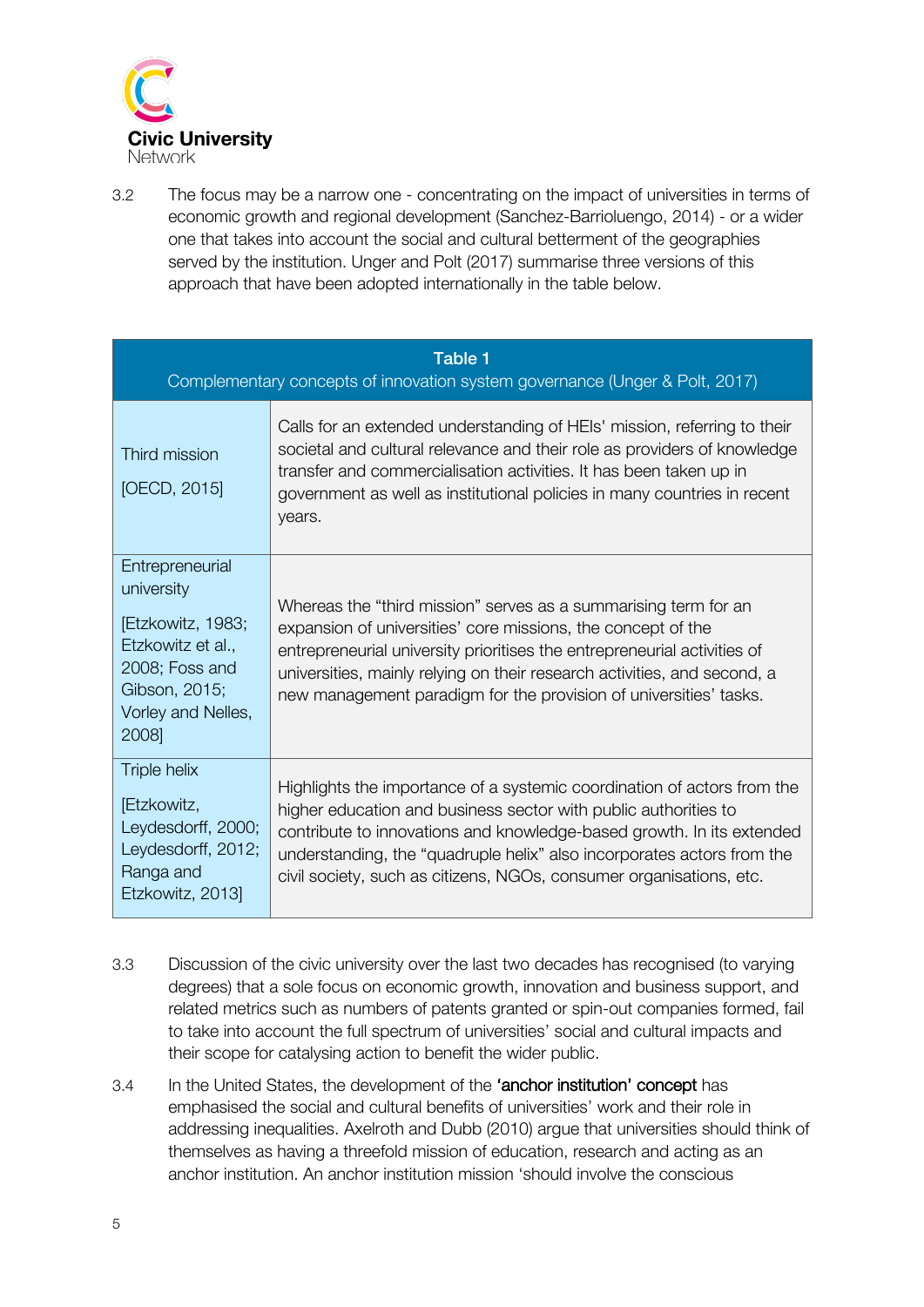

application of the long-term, place-based economic power of the institution, in combination with its human and intellectual resources, to better the long-term welfare of the community in which it resides' (p. 169). In the UK, work by the Joseph Rowntree Foundation, based on a study of Leeds City Region, has considered how anchor institutions can use their spending power to support the inclusive growth agenda (Devins et al., 2017).

- 3.5 Sharpe's checklist of the characteristics of anchor institutions (2008) remains a helpful benchmark against which the growing list of organisations described as anchors might be judged. She asks (p. 5):
	- Does it have a large stake and an important presence in your city and community?
	- Does it have economic impacts on employment, revenue gathering, and spending patterns?
	- Does it consume sizeable amounts of land?
	- Does it have crucial relatively fixed assets and [is] not likely to relocate?
	- Is it among the largest purchasers of goods and services in [its] region?
	- Is it a job generator?
	- Does it attract businesses and highly skilled individuals?
	- Is it one of the largest employers, providing multilevel employment possibilities?
	- Is it a centre of culture, learning and innovation with enormous human resources?
- 3.6 Work in the UK on the civic university adopts a broadly similar approach. Goddard and Kempton (2016) argue:

*The civic university can be characterised by its ability to integrate its teaching, research and engagement with the outside world in such a way that each enhances the other without diminishing their quality. Research has socio-economic impact designed in from the start and teaching has a strong community involvement with the long term objective of widening participation in higher education and producing well rounded citizens as graduates. In terms of institutional structure there is a soft, flexible boundary between the university and society.* 

*This integration between research, teaching and engagement needs to be achieved whilst maintaining the vitality of the university as a 'loosely coupled' institution.* 

3.7 Various approaches have been advanced that seek to encompass the totality of universities' impacts in the context of current global challenges. Caryannis and Campbell (2012) add a fourth and then a fifth helix to the 'triple helix' model, expanding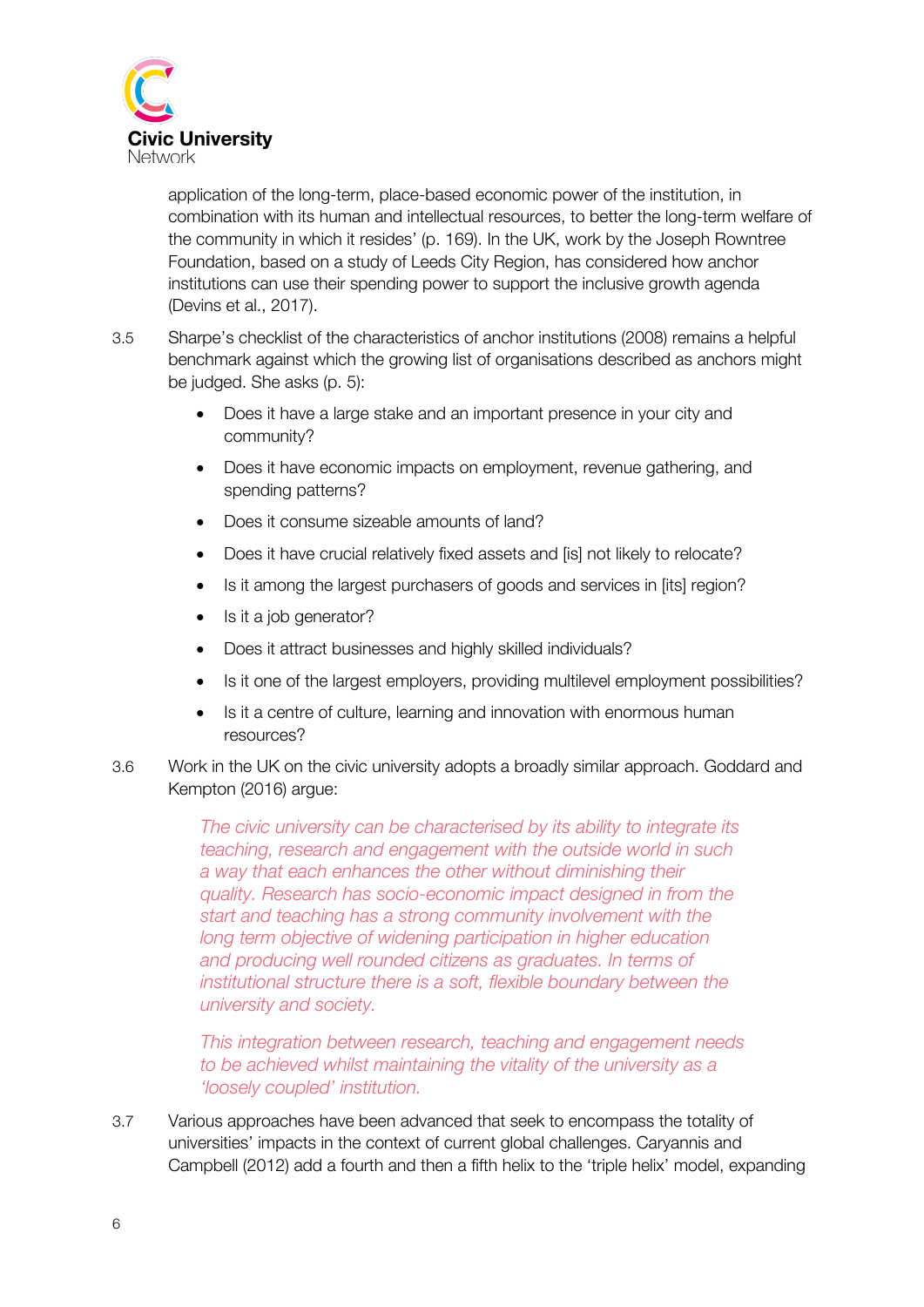

the tripartite government/business/higher education approach to embed these relationships in civil society and democratisation, and within the wider natural environment. However, as Riviezzo et al (2019) point out, there is still no consensus about what is meant by community engagement. Neither has much consideration been given within discourses of the civic university to HEIs' environmental impact until relatively recently, despite growing awareness of a climate and biodiversity emergency. The concept of 'future generations' (as encapsulated in Wales' Wellbeing of Future Generations Act 2015) has also largely remained on the margins of civic university thinking, although the Wales Centre for Public Policy has called for universities to be 'front and central' to delivering the Act's goals (Goddard and Hazelkorn, 2018).

- 3.8 More recently, the report of the Civic University Commission (UPP, 2019) describes a civic university as having 'a clear strategy, rooted in analysis, which explains what, why and how its activity adds up to a civic role'. It suggests that such roles should be selfdefined by HEIs, but subject to four tests:
	- A public test, covering participation, understanding of local needs and public pride in the institution
	- A place test, covering alignment with local labour markets and serving diverse local populations
	- A strategic test, covering HEIs' analysis of local needs, links with local leadership and definition of its geographies of interest
	- An impact test, covering both how HEIs achieve impacts through relationships with other institutions, and how they measure the effects of their work
- 3.9 A significant feature of the concept of the civic university is that it is normative as well as descriptive. It promotes and assigns value to particular relationships between an institution and its place, and encourages deeper relationships between HEIs and wider society. As the Civic University Commission points out, not all universities should call themselves civic universities.
- 3.10 This is sometimes referred to as a 'mission' or 'purpose'. In the US, for example, Taylor and Luter (2013) argue:

*Anchor institutions … have a mission greater than just participating in the stabilization and development of communities, cities, towns, villages, and rural areas. This larger purpose is to play a vital role in the building of a better, more democratic, equitable and just society.*

- 3.11 Goddard et al (2016) set out seven characteristics of a civic university:
	- A sense of purpose: 'It strives to ensure that its cumulative impact on society as a whole is greater than the sum of the parts of its individual activities. It does this by making an explicit link to the wider social and economic domain, which may be expressed as an aspiration to tackle societal challenges or specific problems, be they global or local…'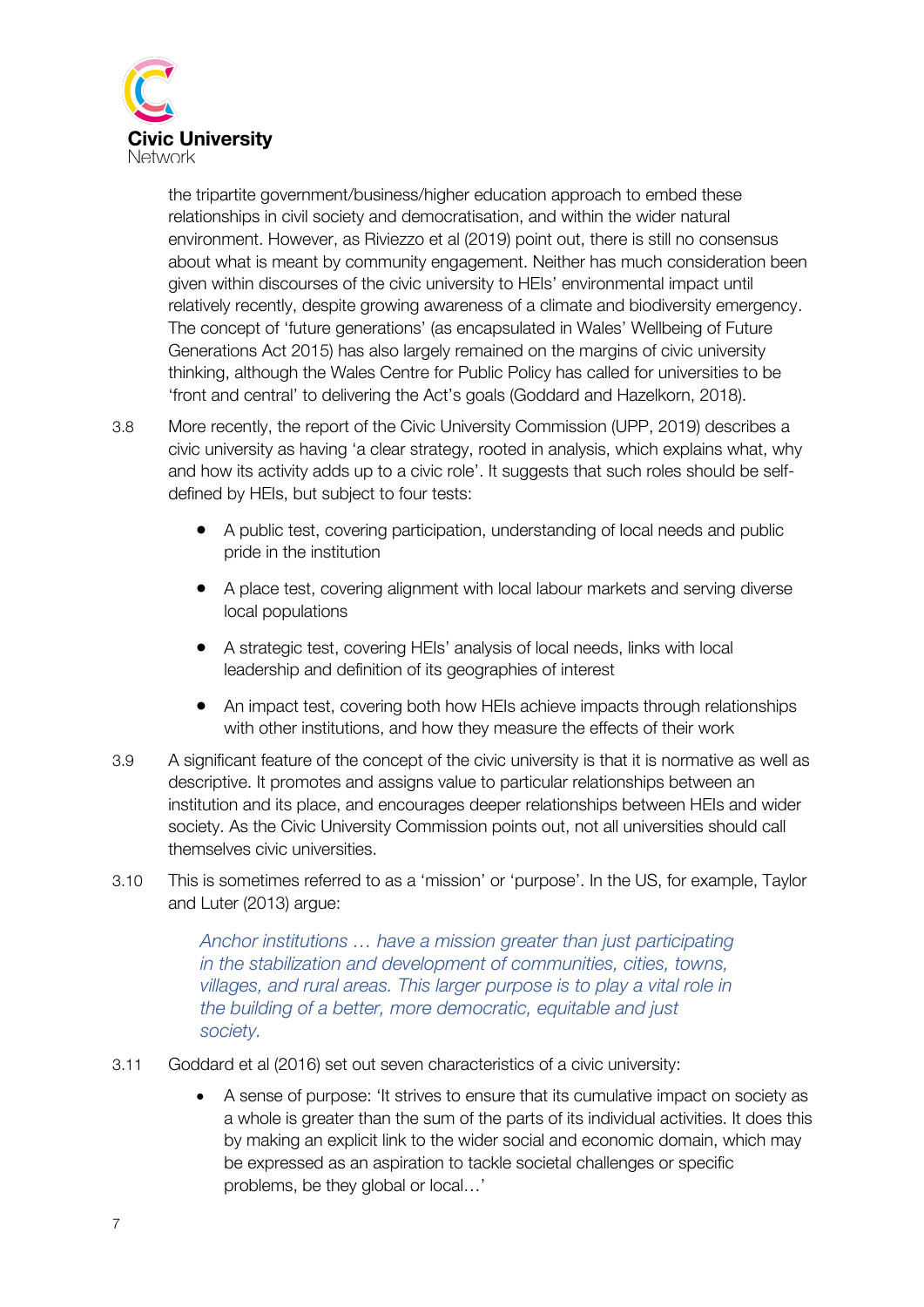

- Active engagement with the wider world
- Holistic approach to engagement
- A strong sense of place
- Investment in impact beyond the academy
- Transparency and accountability
- Innovative methods of communicating with publics and stakeholders
- 3.12 Some frame the civic mission specifically as one of addressing social inequalities. The Coalition of Urban Serving Universities in the United States declares that 'USU institutions seek to create sustainable, affordable, and innovative urban communities free of poverty and inequitable growth as measured by reduction in gaps across economic, social, environment, education, and health outcomes across its learners and residents.'
- 3.13 In summary, there is a distinction between ideas of (a) the 'third mission' and 'entrepreneurial university' which focus on how universities enable business success; (b) the 'anchor institution' approach which generally focuses on universities' economic contributions to their host localities, especially in terms of reducing inequalities; and (c) 'civic university' approaches which extend beyond economic impact to look at the contribution universities make to their localities in terms of enriching society as a whole in partnership with place-based institutions. In practice these concepts have fuzzy boundaries and there is much overlap between them. This highlights the need for the Civic University Network to balance conceptual clarity with the flexibility for individual universities to identify and delineate the civic spheres in which they operate. Measures of impact need to respect distinctiveness but at the same time provide a meaningful tool for peer learning.

### 4.0 Contextualising the civic university

- 4.1 The civic university is seen both as a long-term normative concept an expression of purpose and mission – and as an appropriate response to current challenges. In the UK context, these challenges involve recent debates about the value (to society generally, and the public purse in particular) of higher education; the relevance of qualifications to social and economic needs; and the marketisation of tertiary education. But there are also more far-reaching challenges that will need to be addressed if current thinking on civic universities is to have long-term impact. These include, among other challenges:
	- climate change and the quest for carbon neutrality by 2050
	- the accelerating degradation of the natural environment, with a 13% loss of bioabundance since 1970 and 15% of more than 8,000 UK species threatened with extinction (State of Nature Partnership 2019)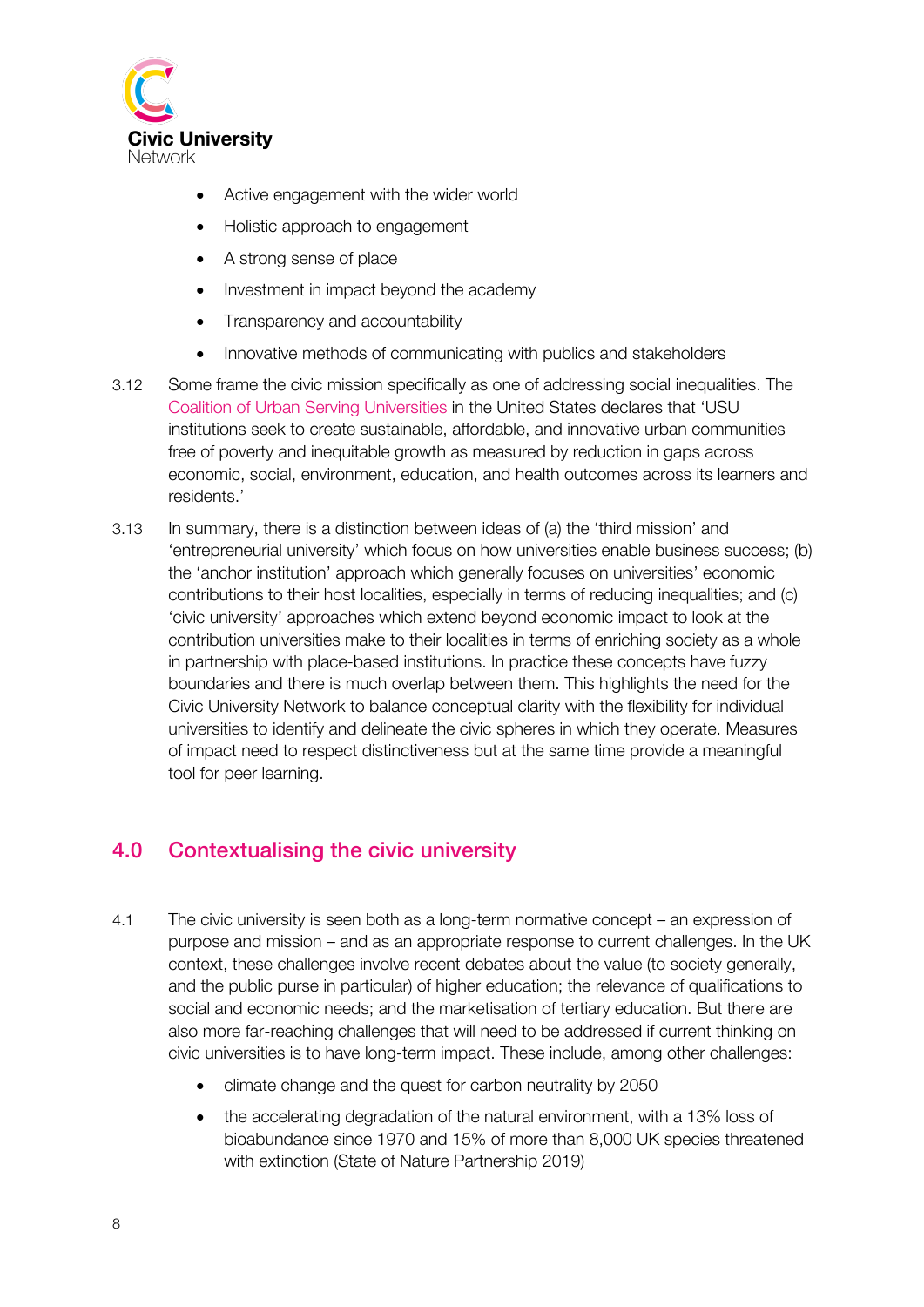

- demographic change in terms of ageing and the spatial distribution of the population;
- public health challenges, brought into sharp focus by Covid-19; and
- deepening social inequalities, highlighted by (but by no means limited to) the racial injustices exposed by the Black Lives Matter movement, growing food insecurity and precarious housing conditions.
- 4.2 Taken together, these raise urgent questions about what kind of economy will be sustainable and equitable as we move towards the mid-21<sup>st</sup> century.
- 4.3 The question posed with increased urgency is how universities can be part of an effective response to these challenges, both now and for future generations. The immediate crisis of Covid-19 during 2020-21 has shown many of the benefits that UK universities can bring, but it has also exposed their own vulnerabilities. Universities have made enormous efforts to continue serving their students, research partners and communities during Covid-19. But through global economic recession and intense pressures on public spending the effects of the pandemic will inevitably contribute to even greater interrogation of the role, purpose and value for money of higher education institutions.
- 4.4 The Civic University Commission's report (UPP 2019) highlighted additional changes that pose challenges for HEIs. Globally and within the UK, labour markets are changing. Higher education is a growing field in previously under-served countries. Economic strength is shifting from Europe to Asia. Digital technologies and automation are likely to make many traditional roles obsolete.
- 4.5 In the UK, 'place' has been marginalised in higher education policy for many years, and universities too have tended to focus on their global standing more than their local reputations. The Brexit referendum in 2016 and subsequent political and cultural ramifications for the UK have highlighted, among other things, an apparent suspicion of 'experts' and a divide between academic opinion and the views and experiences of the wider public. These challenges to universities have been underlined as student populations become more diverse and conscious of the personal costs of higher education.
- 4.6 Against this backdrop are some immediate policy challenges bearing on universities' social impact. Prominent among these are their role in addressing skills gaps and reducing labour market disadvantage, highlighted by the government's recent response to the Augar Review (Department for Education, 2019); the need to better measure and value universities' knowledge exchange work, which is being taken forward through the Knowledge Exchange Framework (Research England, n.d.) and accompanying Knowledge Exchange Concordat; and the development of an R&D Roadmap for England (HM Government 2020), supported by an R&D Place Strategy in line with the government's agenda of 'levelling up' disadvantaged places.
- 4.7 The government skills strategy promised in response to the Augar Review suggests there will be an increasing emphasis on partnership between further and higher education, and increasing demands for flexibility in learning and teaching, moving away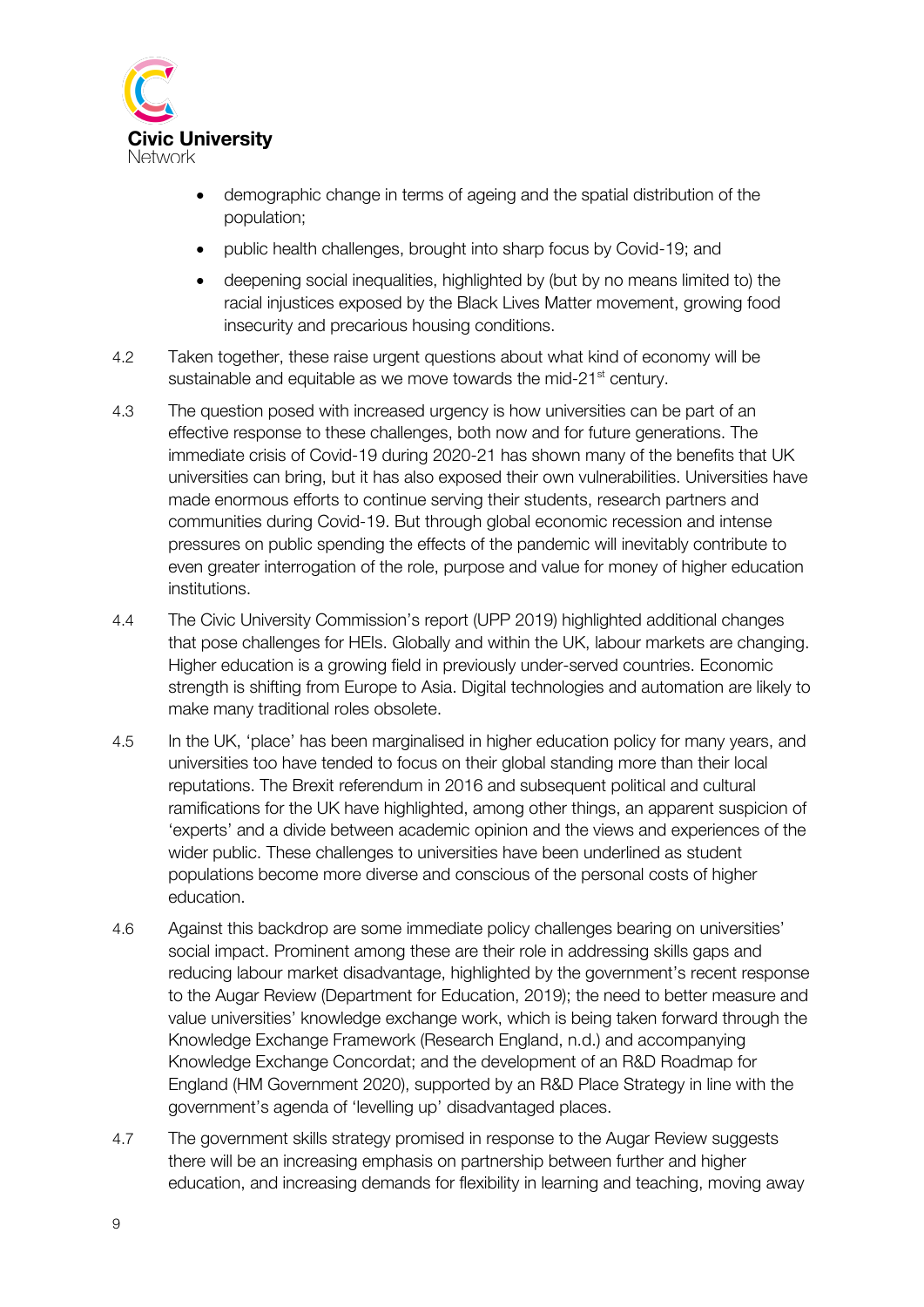

from the traditional three or four-year full-time undergraduate experience. This is likely to focus attention on longer-term relationships with students and further education providers, potentially strengthening the links between HEIs and their localities. But it is being developed against a backdrop of significant cuts in FE capacity in recent years.

- 4.8 The Knowledge Exchange Framework (KEF), while also in a test phase, is more developed. The first iteration of the KEF will assess universities based on the strength of seven areas of activity:
	- Research partnerships
	- Working with business
	- Working with the public and third sectors
	- Skills, enterprise and entrepreneurship
	- IP and commercialisation
	- Local growth and regeneration
	- Public and community engagement (optional in round 1 of KEF)

The last two of these activities will be assessed on the basis of narratives provided by universities rather than quantitative metrics. While they align with the interests of civic universities to some extent, they do not necessarily provide a driver for greater civic engagement.

4.9 The metrics chosen for the first iteration of the KEF focus largely on income received from external partners (business, public and third sectors) as an indicator of engagement, although they also include some recognition of the time committed to public and community engagement by academic staff. The chosen metrics are detailed in Table 2:

| Table 2<br>Knowledge Exchange Framework (KEF) metrics                                                                           |                                                                                                                                                                     |  |  |  |  |  |
|---------------------------------------------------------------------------------------------------------------------------------|---------------------------------------------------------------------------------------------------------------------------------------------------------------------|--|--|--|--|--|
| Research partnerships are measured in terms of cash contribution to collaborative research<br>as a proportion of public funding |                                                                                                                                                                     |  |  |  |  |  |
| Working with<br>business is<br>measured by:                                                                                     | HE-BCI (Higher Education Business-Community Interaction survey)<br>contract research income with non-SME business, normalised for<br>institution size by HEI income |  |  |  |  |  |
|                                                                                                                                 | HE-BCI contract research income with SME business, normalised for<br>institution size by HEI income                                                                 |  |  |  |  |  |
|                                                                                                                                 | HE-BCI consultancy and facilities and equipment income with non-SME<br>business, normalised for institution size by HEI income                                      |  |  |  |  |  |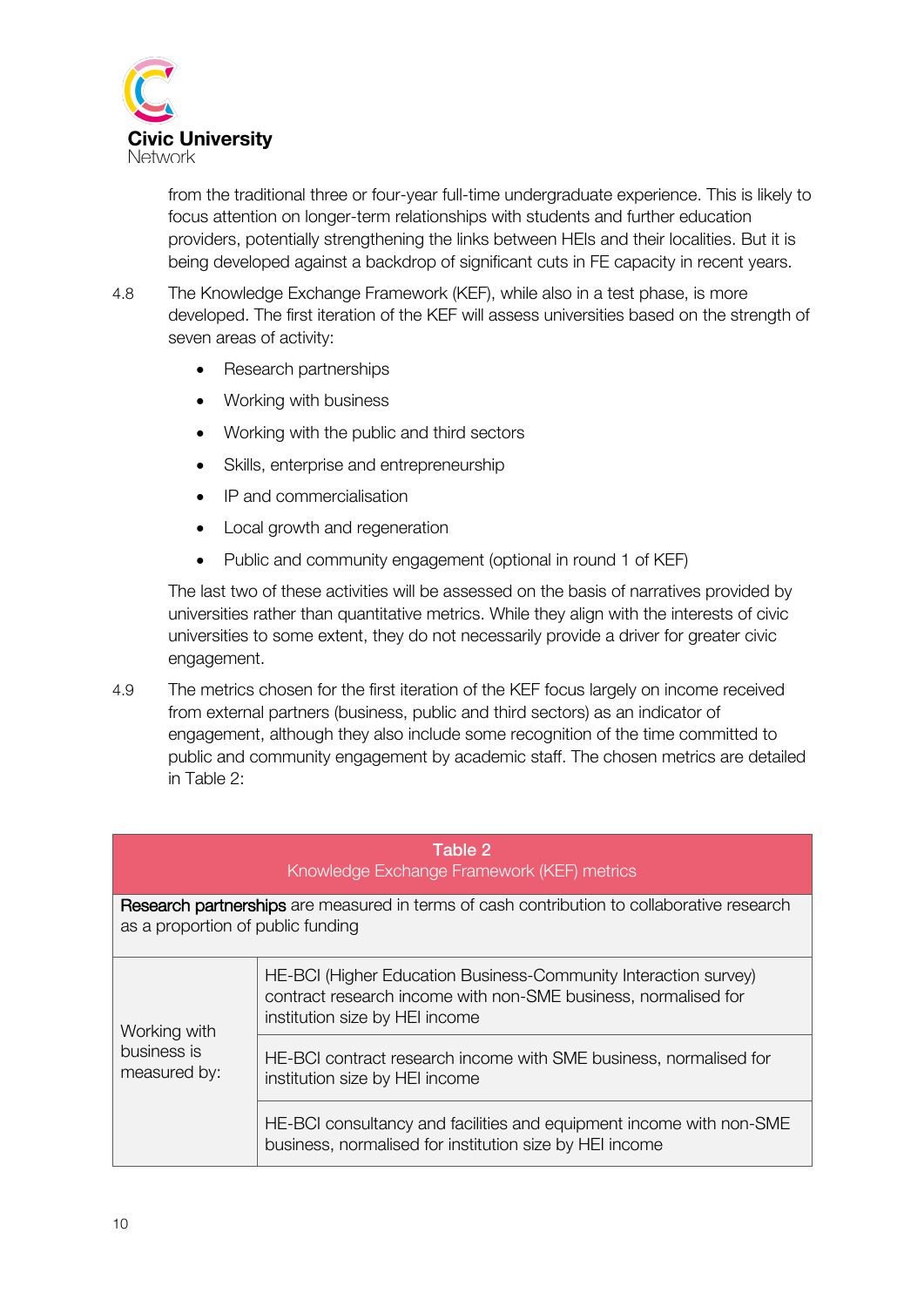

| HE-BCI consultancy and facilities and equipment income with SME<br>business, normalised for institution size by HEI income                |
|-------------------------------------------------------------------------------------------------------------------------------------------|
| HE-BCI contract research income with the public and third sector,<br>normalised for institution size by HEI income                        |
| HE-BCI consultancy and facilities and equipment income with the public<br>and third sector, normalised for institution size by HEI income |
| HE-BCI CPD/continuing education income, normalised for institution size<br>by HEI income                                                  |
| HE-BCI CPD/continuing education learner days delivered, normalised for<br>institution size by HEI income                                  |
|                                                                                                                                           |

Local growth and regeneration is measured in terms of regeneration and development income from all sources, normalised for institution size by income

IP and commercialisation is measured in terms of estimated current turnover of all active firms by active spin-out

Public and community engagement is given a provisional score based on self-assessment developed with the National Coordinating Centre for Public Engagement (NCCPE). There will be an optional narrative submission to Research England.

- 4.10 The Knowledge Exchange Concordat offers some additional nudges in the direction of civic commitment, encouraging HEIs to promote knowledge exchange through eight guiding principles, covering:
	- Universities' mission
	- Policies
	- Engagement
	- Working transparently and ethically
	- Capacity building (within universities, rather than within localities)
	- Recognition and rewards
	- Continuous improvement
	- Evaluating success
- 4.11 The R&D Roadmap, while embryonic, emphasises the importance of place and could also potentially support the development of civic university policies and agreements. Beyond the headline commitment of raising spending on R&D to 2.4% of GDP by 2027 it promises a 'place strategy' to support the levelling-up agenda, spreading research funding beyond the 'golden triangle' of London, Oxford and Cambridge. This will be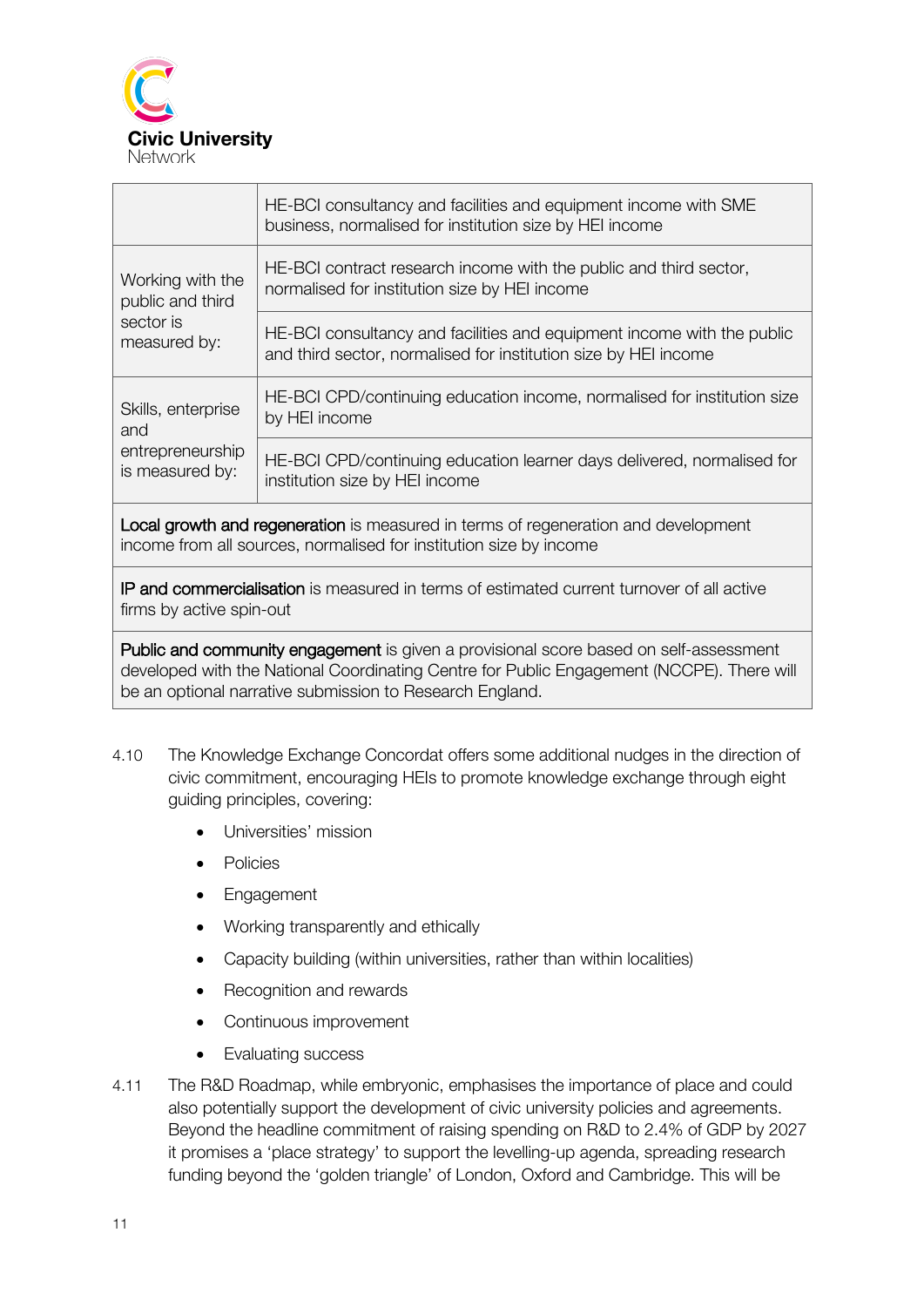

supported by a ministerial R&D place advisory group. The strategy was originally promised in autumn 2020 following the spending review, although following the cancellation of the autumn budget the spending review became an interim exercise covering only 12 months. Questions have also been raised about the likely effectiveness of attempts to 'level up' left-behind regions by reallocating R&D spending: the Centre for Cities (Enenkel 2020) recently argued that such hopes could be hampered because of the limited 'innovative capacity' of particular locations, meaning that R&D investment might not translate into business benefits.

- 4.12 Work by the Office for Students (OfS) on widening access and participation complements these agendas. HEIs are expected to show how they will improve equality of opportunity for underrepresented groups in higher education, and if they want to increase their fees their plans must be approved by the Director for Fair Access and Participation. Details of the OfS policies and guidance on widening access and participation are at: https://www.officeforstudents.org.uk/advice-andguidance/promoting-equal-opportunities/access-and-participation-plans/
- 4.13 The Civic University Commission has proposed a £500m pot of funding specifically to promote universities' civic engagement with 'a focus on disadvantaged places and areas where the civic role can have a particular impact' (UPP, 2019). Such a fund could facilitate deep engagement with institutions and communities in order to develop meaningful indicators of universities' contributions and inform the long-term future of their civic work.

### 5.0 Operationalising the civic university

- 5.1 While much work has been done to promote and explain the idea of the civic university, there is less clarity on how individual institutions might put it into effect. In part this is because, as acknowledged by the Civic University Commission, each institution will have its own mission, priorities and relationships with localities. At the same time the Commission warns that 'civic' must be more than a label: it must be possible to distinguish civic universities from those that are not civic.
- 5.2 Historically, a set of distinctive activities has been associated with the civic or anchor mission. Discussion has focused in particular on universities' economic impacts. These are often couched in terms of support for business and enterprise, especially at a regional scale. Benneworth (2019) argues: 'Universities' main role is as a connection point to global knowledge resources in ways that make that knowledge more easily available to local partners.' Others see economic impacts more in terms of direct employment and supporting local supply chains through procurement (e.g. Centre for Local Economic Strategies, 2019, Devins et al., 2017). The Civic University Commission notes: 'The impact of being a good employer will resonate across local labour markets. All universities should pay the Living Wage to all their employees.' CLES (2019) suggests such support should include working with locally-rooted community businesses that reinvest their earnings in the locality.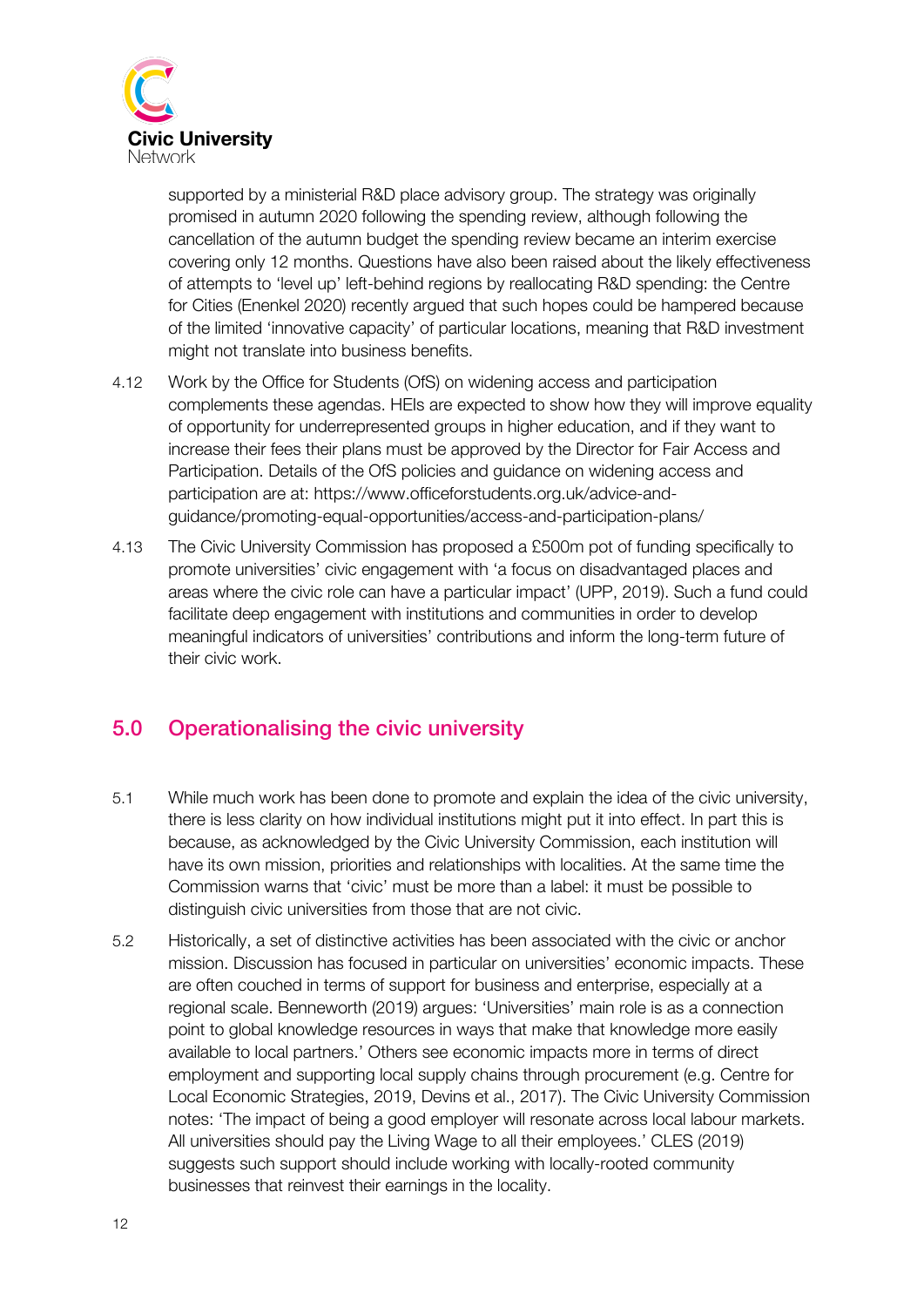

- 5.3 Alongside support for business, there is a growing view that universities have a specific mission to raise attainment and skills within their local populations. The Civic University Commission asserts that 'while civic agreements must be decided locally, we would be surprised if adult education did not form a core plank of the majority of agreements and make up one of the biggest shifts in university behaviour.' This may include contributing to areas of skill shortage or supporting key workforce groups such as healthcare staff (Frostick, 2016).
- 5.4 But there is also recognition that the civic mission may be put into effect through contributions to local regeneration and public engagement (as highlighted by the KEF); cultural input (Riviezzo et al., 2019), strategic foresight (Goddard, 2018) and placebased leadership (Hambleton, 2018). This public engagement work can take a wide variety of forms, including festivals and cultural events, support for neighbourhoodbased initiatives in disadvantaged communities, and engagement activities undertaken during the course of research projects. However, there are questions over the impact these activities have beyond the realm of those who are already engaged with HEIs, including isolated or minority communities and those from diverse ethnic backgrounds. Recent research commissioned by the UPP Foundation (2020) highlights the limitations of this engagement: its study of post-industrial towns found that one third of respondents had never visited their local university, even though more than half (59%) believed universities should play a greater role in the local economy. There is currently no consensus about what combination or balance of activities distinguishes the 'civic university' from one that is simply fulfilling its core role as a higher education institution. The UPP Foundation report recommended that universities should focus in particular on supporting town centre regeneration; jobs and economic localism; boosting local educational attainment; supporting local innovation and R&D; and supporting the NHS.

### 6.0 Measuring the civic university

- 6.1 Given the diverse ways that civic missions are conceptualised and operationalised, it is clear that league tables or assessments of universities' economic impact currently fail to capture either the breadth or the depth of universities' civic engagement. For example, without detracting from their considerable achievements, much of the work on the economic impact of universities could be described as defensive (asserting the value of universities' contribution in making a case for government support) or promotional (seeking competitive advantage in a higher education marketplace). An example of the latter approach might include the 'entrepreneurial impact ranking' of UK universities (Octopus Ventures, 2019) which focuses on 'universities' capacity to produce quality, investor-ready spinout companies'.
- 6.2 These assessments clearly serve a specific purpose. As valuable as they may be, however, there have been relatively few attempts to assess universities' civic engagement on a broader basis. The Carnegie Engagement Framework is a notable exception. This has run in the United States since 2006 and is now being piloted in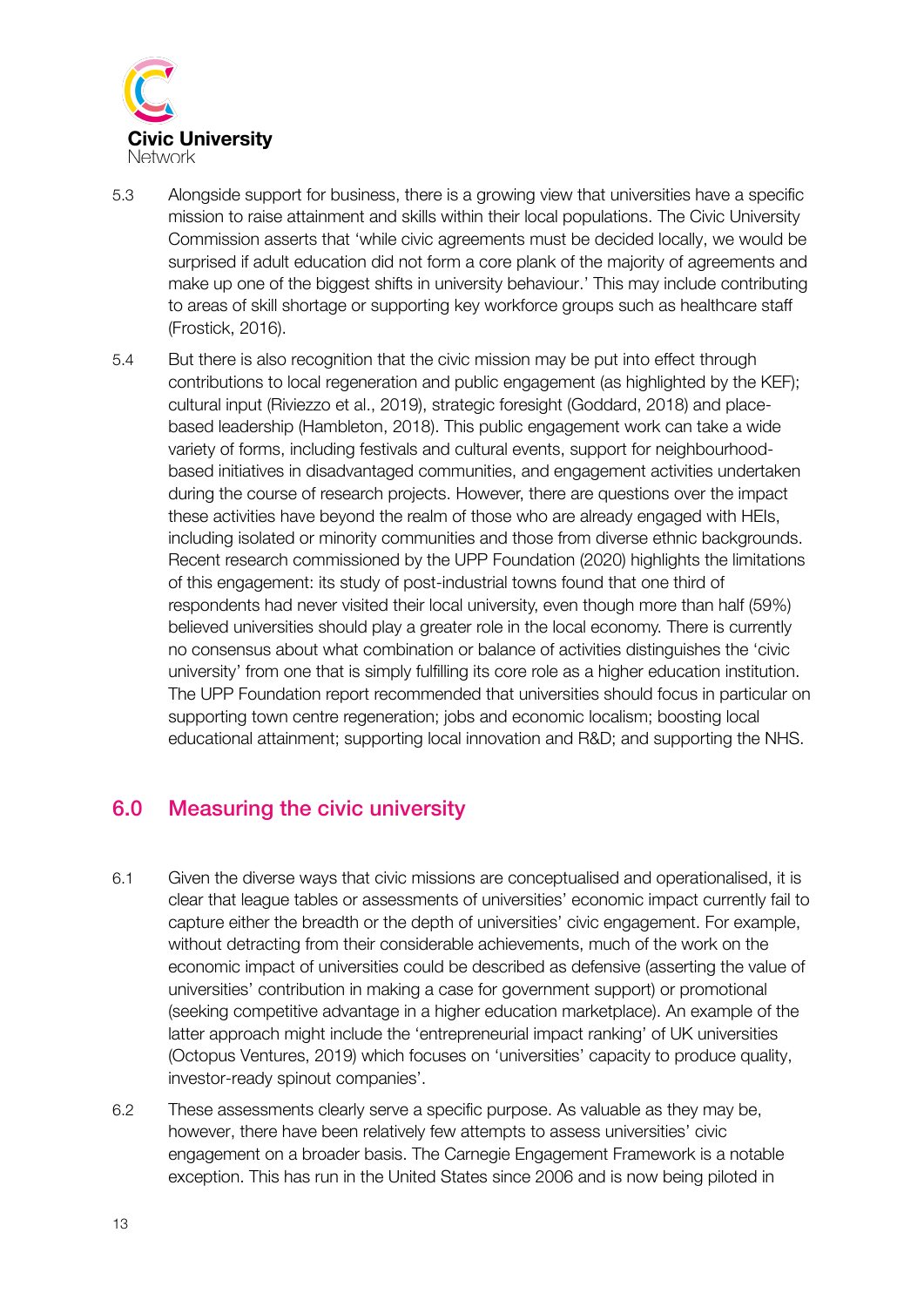

Australia, Canada and Ireland. This voluntary framework focuses on documentation and data collection on universities' 'institutional mission, identity and commitments', specifically in relation to community engagement. Assessment takes place on a fiveyear cycle and 361 campuses have achieved the Carnegie Classification for Community Engagement. The framework is designed as a quality improvement and selfassessment tool and 'requires substantial effort invested by participating institutions' (College & University Engagement Initiative, n.d.).

- 6.3 In the UK, the work of the National Coordinating Centre for Public Engagement (NCCPE) offers higher education institutions tools to measure and improve their performance. The EDGE tool (see https://www.publicengagement.ac.uk/supportengagement/strategy-and-planning/edge-tool) focuses on embedding public engagement across HEIs' activities, enabling universities to examine their mission and purpose, how they support staff to encourage public engagement, and their involvement of the public and students in shaping their approaches to engagement. However, as earlier work by NCCPE makes clear, there are challenges in evaluating and auditing universities' work. Its report on Auditing, Benchmarking and Evaluating Public Engagement (Hart, Northmore and Gerhardt, n.d.) offers a summary of the different purposes an index of public engagement might serve, along with suggested indicators.
- 6.4 Recent work on community engagement at a European scale (Benneworth et al., 2018) highlights the importance of moving beyond approaches to engagement that are seen mainly to benefit universities themselves, but also notes slow progress in recent decades. It puts forward a series of recommendations for a prototype framework to define and promote community engagement at a European level. This has been taken forward through the European Commission-funded TEFCE project (Towards a European Framework for Community Engagement in Higher Education) which seeks to synthesise and promote best practice in community engagement across Europe. It has produced a 'toolbox' for institutional self-reflection, available at: https://www.tefce.eu/toolbox
- 6.5 Times Higher Education ranks 768 universities from 85 countries according to their performance against the UN Sustainable Development Goals. The methodology is outlined in an article on the THE website. It measures four areas of activity: research (based on published papers in the Elsevier database), stewardship, outreach and teaching. Universities must submit data on SDG17 (partnerships to achieve the SDGs) and are also measured on the highest-scoring of three of the remaining SDGs.
- 6.6 More recently, the Nous Group has prepared an international study on 'university engagement and global league tables' commissioned by the universities of Chicago and Melbourne and Kings College London (Douglas et al 2020). The study aims 'to harness the influence of global rankings to better recognise university engagement, by exploring the possibility of incorporating engagement metrics into global league tables', while recognising that there is currently no consensus on how to measure and compare engagement across the sector.
- 6.7 The Nous report is guided by an explicit theory of change: that by incentivising five areas of behaviour change, universities will increase their engagement activity. As a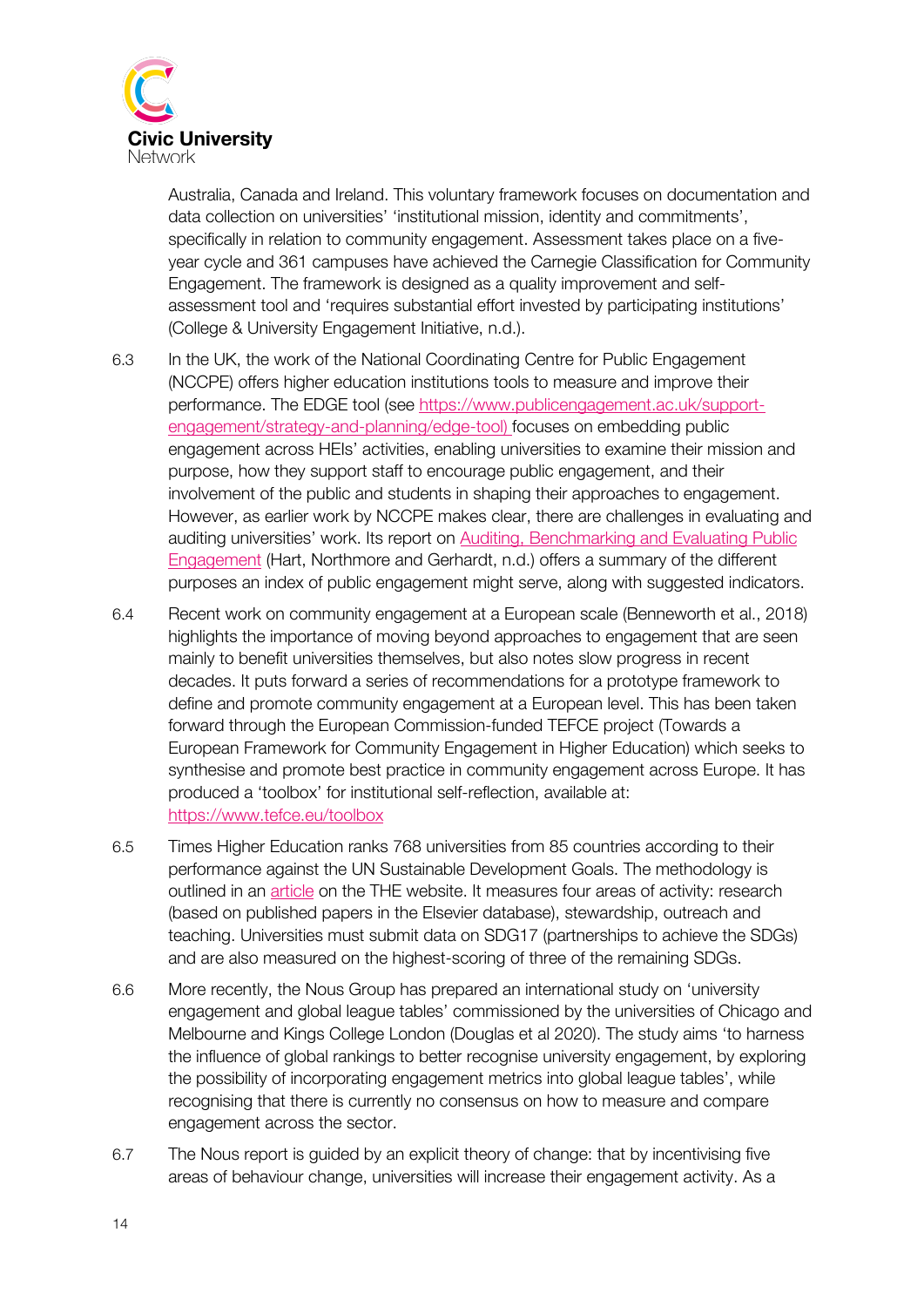

consequence universities will generate greater public benefit, improved research outcomes, and more benefits to partners, as well as improving their own standing and attractiveness to students by rising up the league tables. The framework outlined in the report seeks to encourage:

- Leadership buy-in. The university's senior management endorse engagement activities and engagement is a priority in the university's leadership structure.
- Communities and universities value each other's contributions. The university and its community have a mutually beneficial relationship.
- Resource allocation decisions. The university is committed (financially and otherwise) to engagement and to its community.
- Reward and recognition. There are incentives for staff, faculty, and students to participate in engagement activities.
- Curriculum and research. Engagement is embedded in the university's core business of teaching and research.
- 6.8 Eight indicators have been selected to measure performance. These are:
	- University commitment to engagement
	- Community opinion of the university
	- Student access
	- Volunteering
	- Research reach outside academic journals
	- Community Engaged Learning within curriculum
	- Socially-responsible purchasing
	- Carbon footprint
- 6.9 The aim of the Nous project is not to devise a new set of rankings but to incorporate engagement into existing global rankings, on the basis that existing metrics fail to measure the full extent of universities' impact. There is a recognition that by engaging with existing league tables there is a risk of entrenching biases, but the project is presented as an attempt to guide the evolution of these league tables.
- 6.10 The premise of the Nous report is that universities are already undertaking significant engagement work but this is not sufficiently recognised within global rankings. The Civic University Network, by contrast, is more explicitly focused on identifying universities that have a specifically civic orientation and encouraging them to develop this mission. As the UPP Foundation commented in response to the Nous report: 'A truly civic university focuses on the needs of its community and region. It is important these local factors drive the activities of a civic university, not the benchmarks or indicators in a ranking'. This aligns with the idea of the 'quadruple/quintuple helix' in that the focus is not just on measuring the totality of activities but on coordinating the work of different actors.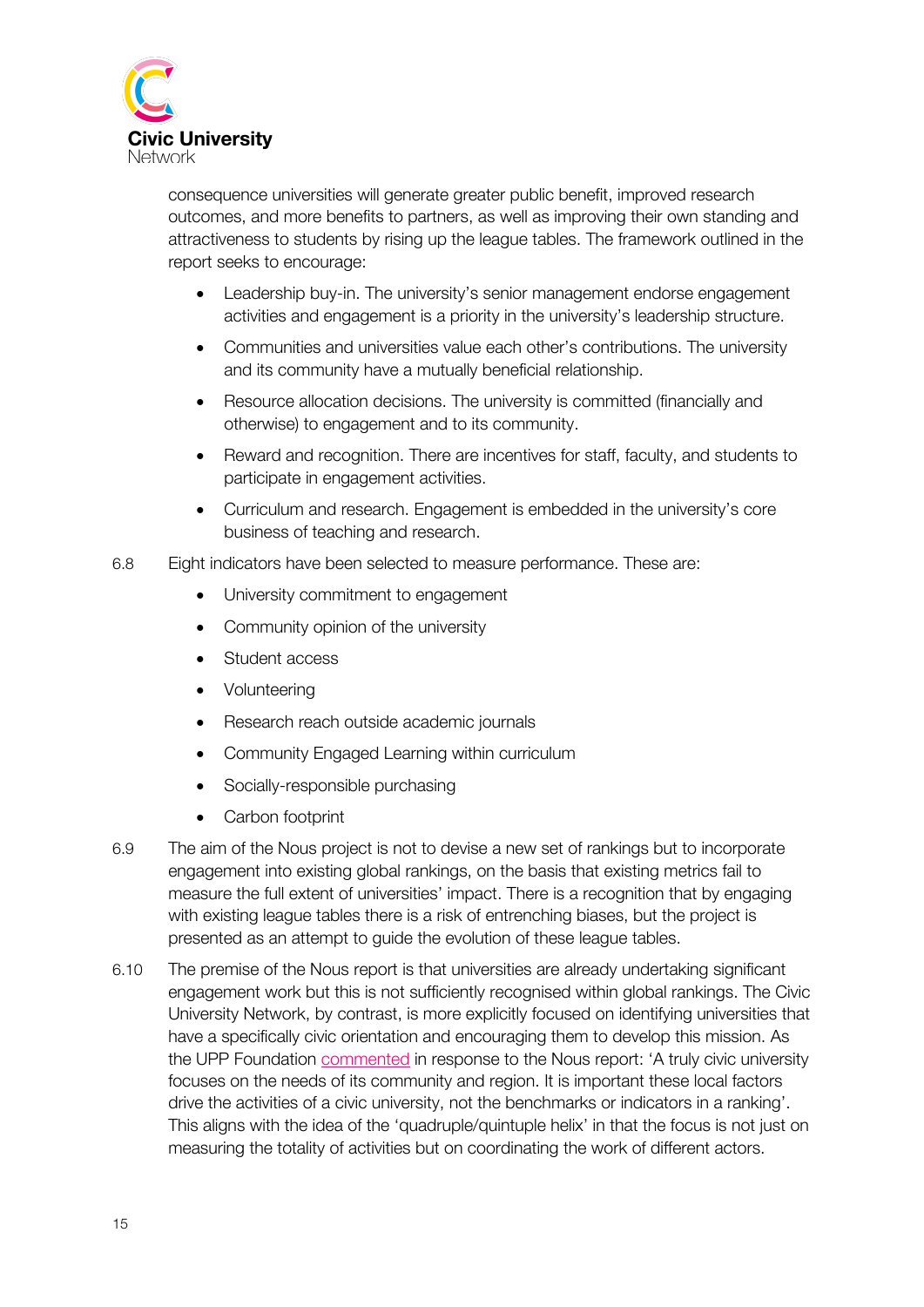

6.11 A concept of civic mission that is outward-looking and actor-focused rather than activity-focused would suggest that any Civic University Index should involve some sort of baseline test of whether a university has a civic mission and which actors have helped to shape it. A Civic Framework would seek to assess activities and improvement within this group rather than ranking performance across the higher education sector.

## 7.0 Mapping the civic: questions and suggestions

7.1 Table 1 below shows how different authors and organisations have articulated their priorities for measuring civic impact over the last decade and a half. It highlights themes or indicators specifically identified as priorities or areas of focus. This does not mean that others are unimportant, but it reveals where greatest attention has been directed. The table is illustrative - it does not seek to map every attempt to consider universities' civic impacts.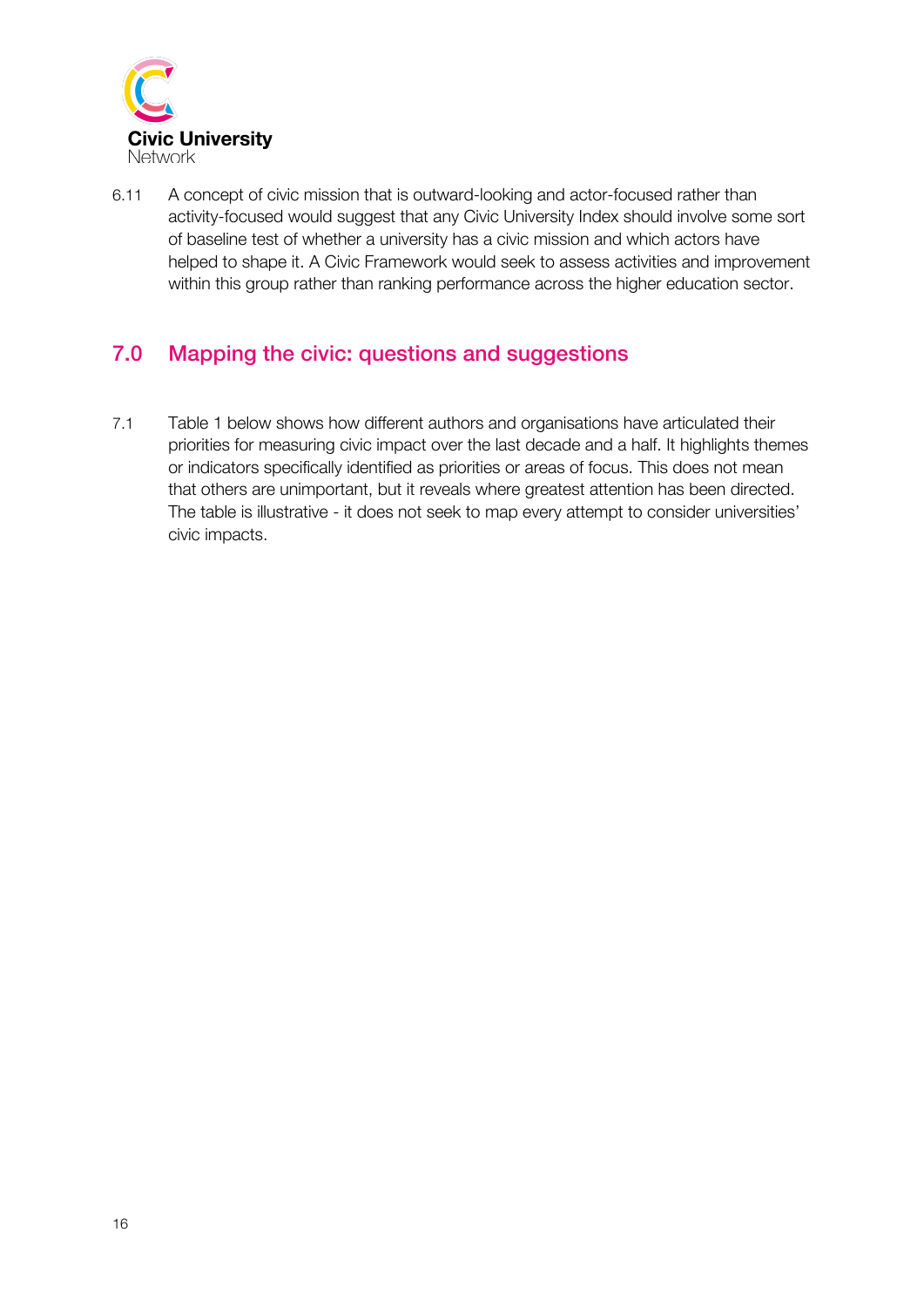| Table 1: Perspectives on civic activity |  |
|-----------------------------------------|--|
|                                         |  |

| <b>Domain</b>        | <b>Suggested tests</b>                        | Civic      | Knowledge  | R&D     | Nous group | College &  | THE impact | Goddard et | Anchor       |
|----------------------|-----------------------------------------------|------------|------------|---------|------------|------------|------------|------------|--------------|
|                      |                                               | University | Exchange   | roadmap | 2020       | University | rankings   | al 2016    | institutions |
|                      |                                               | Commission | Framework  | (tbc)   |            | Engagement |            |            | (Sharpe      |
|                      |                                               |            |            |         |            | Initiative |            |            | 2008)        |
| <b>Institutional</b> | Engaged with local leadership                 |            |            |         |            |            |            |            |              |
|                      | Inter-sectoral partnership                    |            |            |         |            |            |            |            |              |
|                      | links with other HEIs                         |            |            |         |            |            |            |            |              |
|                      | working with business                         |            |            |         |            |            |            |            |              |
|                      | Metrics and peer learning                     |            |            |         |            |            |            |            |              |
|                      | Articulation of mission                       |            |            |         |            |            |            |            |              |
|                      | Transparency and accountability               |            |            |         |            |            |            |            |              |
|                      | Internal resourcing                           |            |            |         |            |            |            |            |              |
|                      | Communication                                 |            |            |         |            |            |            |            |              |
|                      |                                               |            |            |         |            |            |            |            |              |
| Economic             | Employment                                    |            |            |         |            |            |            |            |              |
|                      | Spending & procurement                        |            |            |         |            |            |            |            |              |
|                      | Entrepreneurship & investment                 |            |            |         |            |            |            |            |              |
|                      | Scale (inc supply chains)                     |            |            |         |            |            |            |            |              |
|                      | IP and commercialisation                      |            |            |         |            |            |            |            |              |
|                      |                                               |            |            |         |            |            |            |            |              |
| <b>Social</b>        | Stake/presence in community                   |            |            |         |            |            |            |            |              |
|                      | Cultural impact                               |            |            |         |            |            |            |            |              |
|                      | Community participation/engagement            |            | (optional) |         |            |            |            |            |              |
|                      | Local growth and regeneration                 |            |            |         |            |            |            |            |              |
|                      | Widening participation/outreach               |            |            |         |            |            |            |            |              |
|                      |                                               |            |            |         |            |            |            |            |              |
| <b>Physical</b>      | <b>Fixed assets</b>                           |            |            |         |            |            |            |            |              |
|                      | Sense of place/ Identification of 'the local' |            |            |         |            |            |            |            |              |
|                      |                                               |            |            |         |            |            |            |            |              |
| <b>Intellectual</b>  | Research                                      |            |            |         |            |            |            |            |              |
|                      | teaching                                      |            |            |         |            |            |            |            |              |
|                      |                                               |            |            |         |            |            |            |            |              |
| Environmental        | Climate change                                |            |            |         |            |            |            |            |              |
|                      | bioabundance                                  |            |            |         |            |            |            |            |              |
|                      | Resource stewardship                          |            |            |         |            |            |            |            |              |
|                      |                                               |            |            |         |            |            |            |            |              |
| Generational         | Long-term (intergenerational) approach        |            |            |         |            |            |            |            |              |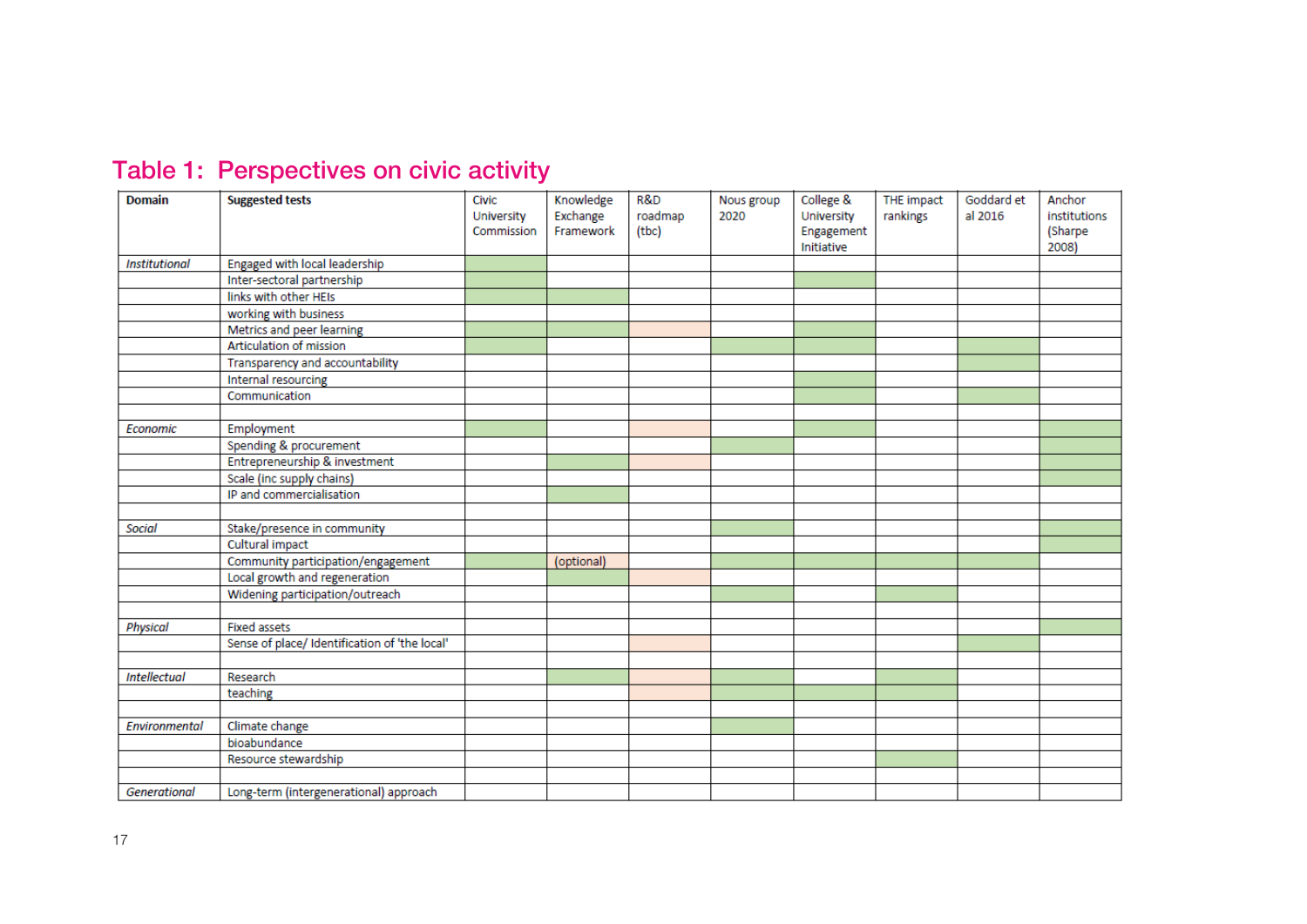

## **Consistencies**

- 7.2 There are some obvious consistencies in terms of the areas of impact considered important, both in the UK and internationally. Institutional partnerships and links at a local level are fundamental to any assessment of civic impact, and are included in almost all the approaches listed. The THE impact rankings are an exception because they use the UN Sustainable Development Goals as a starting point and have an international focus. Sharpe's work on anchor institutions in the US, on the other hand, considers the work of universities as independent actors within their localities rather than as part of a matrix of governance, which may reflect the greater autonomy enjoyed by American universities.
- 7.3 Economic impacts are generally considered central to universities' civic role. These are both direct (employment and commercialisation) and indirect (for example, through procurement and supply chain support).
- 7.4 Similarly, there is a consistent assumption that a civic commitment is concerned with social engagement and community participation, including outreach and widening access to higher education. Such engagement can take a host of forms and there is no obvious consensus on what forms of social engagement should be measured and how they should be balanced against each other. There is a question here about whether arts and cultural engagement, for example, should be disaggregated from work on (for example) poverty and health inequalities in order to generate a clearer picture of impact. There also needs to be clarity on where a university's cultural contribution constitutes civic action that has a lasting impact on place, as opposed to ad-hoc public engagement and involvement.
- 7.5 Much of the work on civic impacts also places universities' intellectual capital at the heart of civic engagement: universities make a difference through their day to day work of teaching and research. This raises the issue of whether there is anything about teaching and research that makes some universities more 'civic' than others - what would a distinctly civic curriculum or research focus look like? If it is not possible to define this, it may make more sense to exclude this domain from any civic metrics and treat it as an underpinning framework.

## Absences

7.6 There are some notable absences, or backgrounding, within existing work on civic impacts. The focus on the use of universities' physical assets has faded since some of the early work in the US on anchor institutions. Given the significant investment by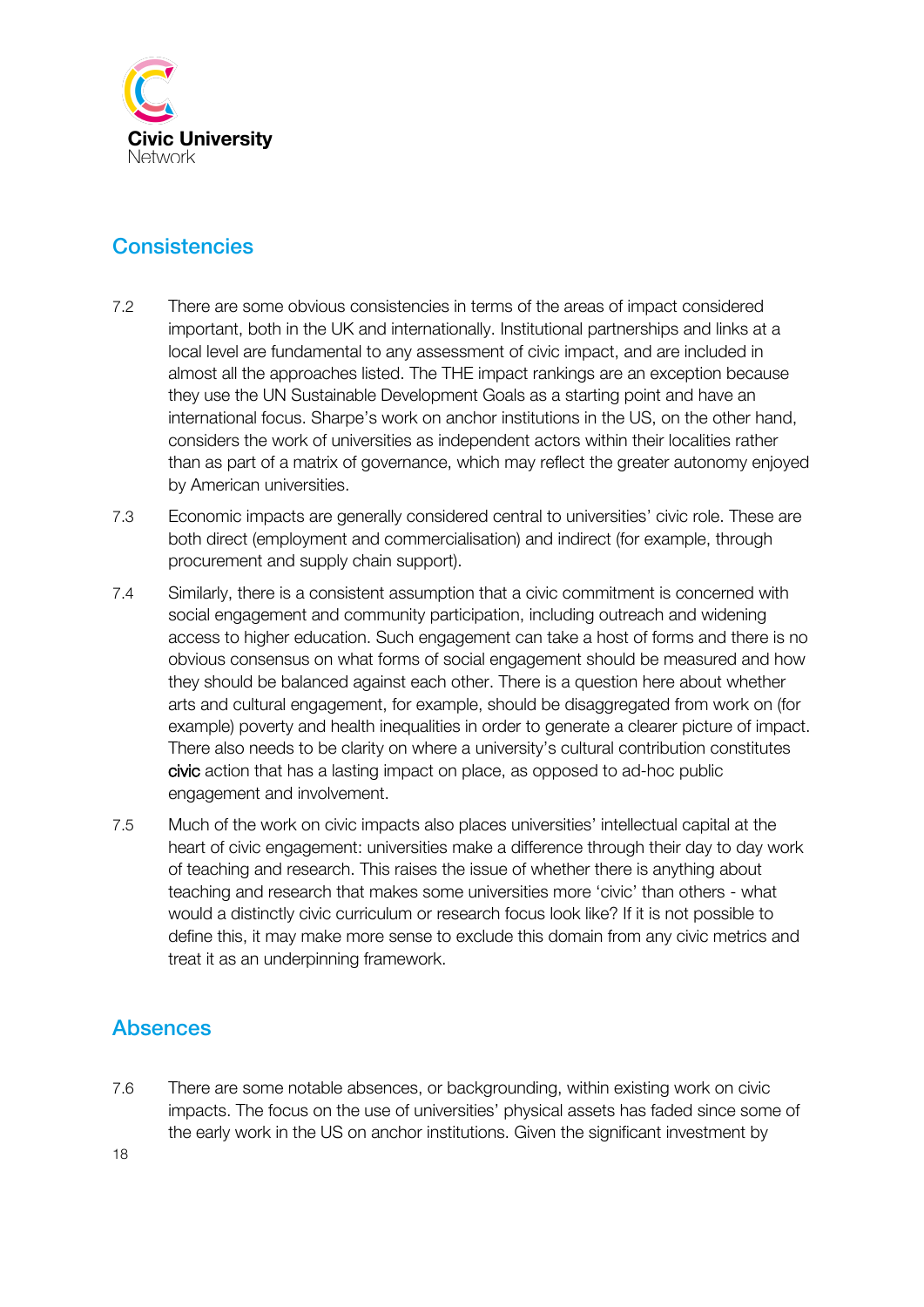

universities in real estate in recent years and its direct and indirect impacts on communities, perhaps attention should be directed more critically to universities' property policies and investment plans. Knock-on effects should also be considered, including the development of student accommodation by commercial enterprises and the positive and negative impacts on neighbourhoods and local economies, including challenges of gentrification and blight.

- 7.7 Perhaps more significantly, limited attention has been paid to universities' environmental impacts as a factor in their civic roles. While there has been significant work on this by external bodies (for example, by EAUC), this remains disconnected from the civic university agenda. Given the role of university researchers in drawing attention to the unfolding climate crisis and seeking to inform public policy, and given the physical impacts of universities on biodiversity and carbon emissions within their own localities, there is an argument for foregrounding environmental issues within any measure of 'civicness'.
- 7.8 A third issue that is backgrounded in current discussions of civic action is that of time. Universities, even given the recent expansion of higher education and formation of new institutions, are generally long-lived organisations that have an impact within their communities over generations. Their investments now have effects for decades to come, even if the visions and priorities associated with individual vice-chancellors come and go. There is therefore a question of how intergenerational impacts might be recognised within any civic metrics, in order to encourage universities to consider the likely impacts of their work beyond the confines of planning and budgetary cycles.
- 7.9 Attention also needs to be paid to universities' role as advocates for their regions with external audiences, including government departments, investors and international organisations. Thought should be given to how to recognise this work when assessing civic activity, without diluting the place-based focus.

## Locating the civic

7.10 The domains of civic impact listed in Table 1 highlight the question of scale. Universities' impact in terms of the Sustainable Development Goals, for example, could be international in scope but have no discernible effects on the locality in which the university is situated. Similarly, there is nothing intrinsic in knowledge exchange or R&D that requires the local to be a major factor in measuring its effects. 'Civicness' could thus be considered as an orientation: a civic university will choose to judge its performance in terms of local impacts in addition to other measures of effectiveness.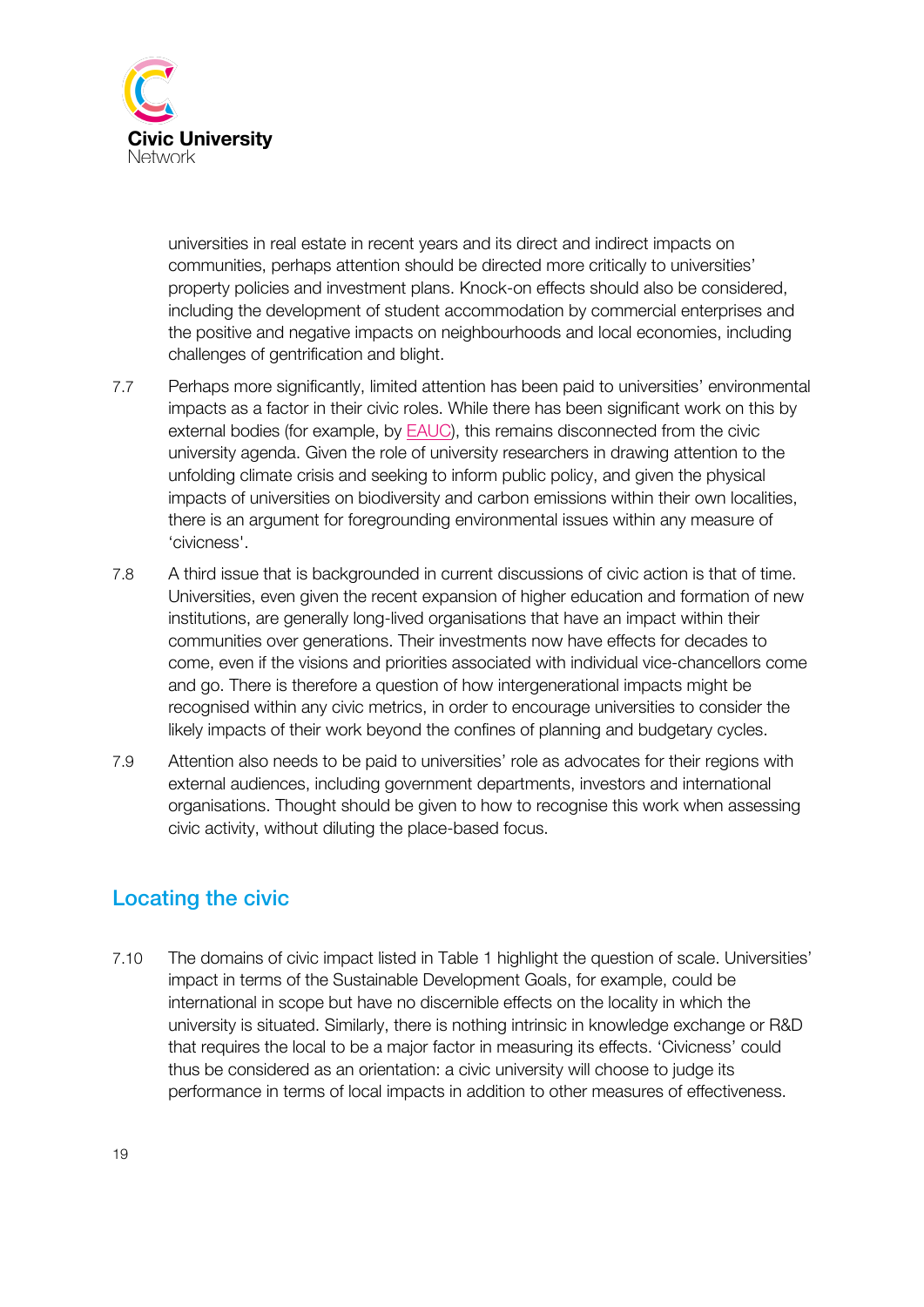

- 7.11 The 'local' is likely to vary according to a university's situation, history and priorities. But there are some obvious bounding factors. One is the scale at which other public institutions engage with their publics. In the UK the local authority provides the most recognisable boundaries within which citizens exercise their democratic rights and services are provided to the population. The city or town could also be a scale to consider because it presents a physical assemblage within which universities exert material impacts, purchasing or disposing of land and buildings and providing opportunities for the businesses that service their estates.
- 7.12 Other boundaries are less obviously civic. The neighbourhood or electoral ward is too small a scale: universities will straddle several, even if they do not work across an entire local authority area. The region or sub-region potentially encompasses several universities (as well as overlapping forms of governance including combined authorities and Local Enterprise Partnerships). Here, as well as in large cities, there is the issue of whether more than one university can be a 'civic university' within the same locality. How might the overlapping civic impacts of neighbouring universities be assessed?
- 7.13 These questions call for further discussion. However, there would seem to be a strong argument for considering civic impacts at local authority scale, given municipalities' democratic mandate, institutional networks, and connections with community life through service provision, representation, spatial planning and recognisable local identity. At the same time it should be recognised that many universities will operate across two or more local authorities, while others may only relate to part of a local authority area.

### Prioritising the civic

- 7.14 The domains listed in Table 1 suggest a set of possible priorities that could be used to measure universities' civicness. As discussed above, research and teaching may be better considered as underpinning all aspects of universities' civic work, rather than as civic activities in themselves.
- 7.15 Of the domains listed, all except the generational domain relate directly to place and can be analysed at a local level, even if the impacts may also be felt well beyond universities' own locations. Generational impacts may be felt within a place but can only be measured in retrospect: in terms of civic metrics, what can be assessed is universities' ability or willingness to consider the interests of future generations within their strategies and decisions. This would suggest that generational impact could be considered as an aspect of universities' institutional engagement.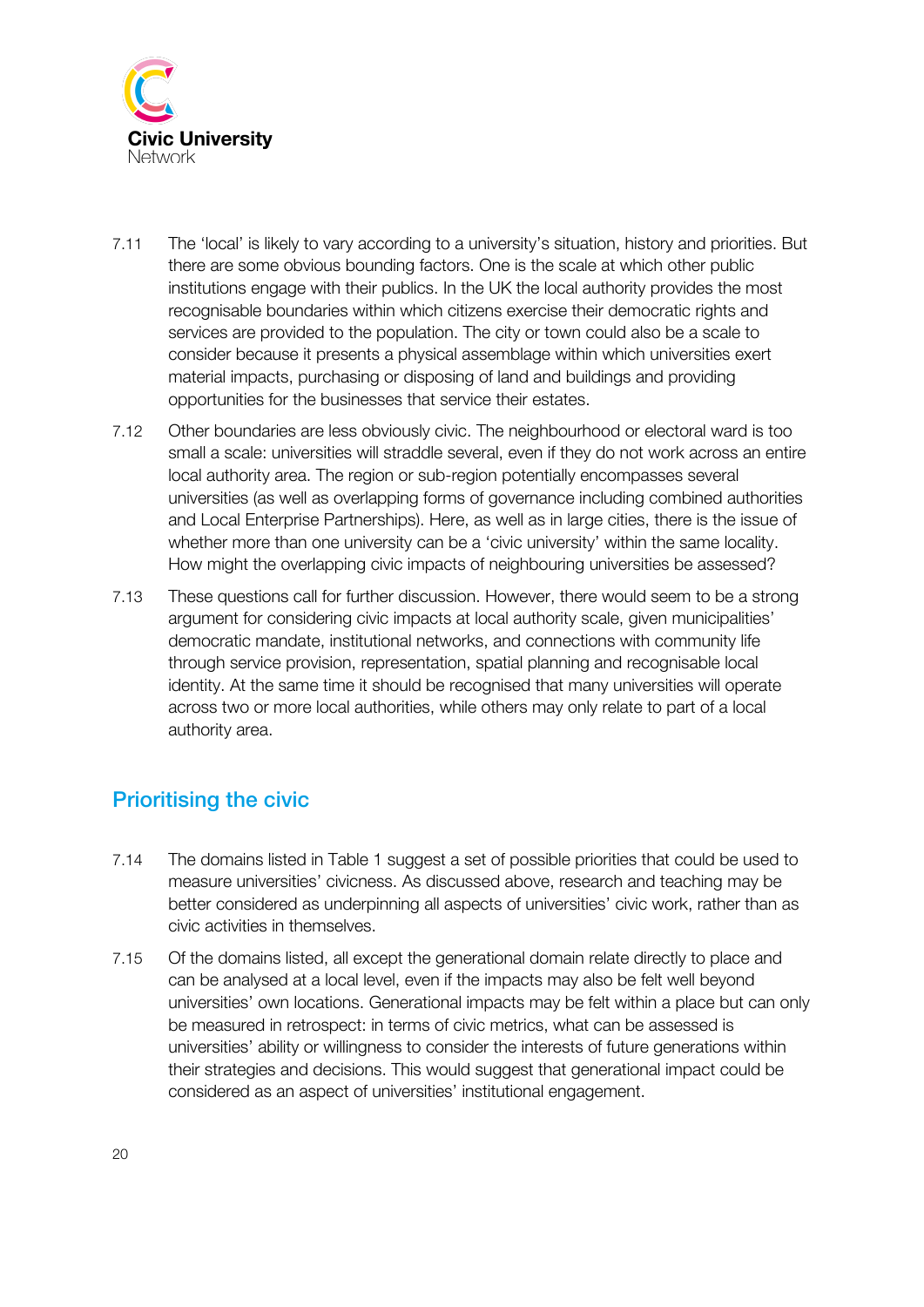

7.16 This would then leave five major domains of activity: institutional, economic, social, physical, and environmental. In the prototype Civic Framework, two further domains (which could be considered as sub-categories of the social) have been added: cultural, and health and wellbeing. These domains, and progress in undertaking civic activities within them, can be mapped against the Sustainable Development Goals and the Knowledge Exchange Concordat, but with a stronger place-based focus. There is also a discussion to be had about how environmental and physical impacts might be considered in order to prevent environmental questions becoming relegated to secondary concerns within universities' estates and facilities management operations.

## Next steps

- 7.17 A credible Civic Framework needs to do three things.
	- It should offer an indication of the geographic scale of civic commitment. Civic commitment cannot simply be a container for every impact a university has beyond its institutional walls. While all boundaries are artificial, there needs to be a shared understanding of the spatial scale that 'civic' relates to.
	- 2. It should also offer a delineation of the scope of the civic. Which dimensions of activity can be construed as civic? The list in the table offers some pointers. But the table does not encompass the motivation for activity. Should a distinction be made between the actions that universities undertake in order to pursue their own objectives, and those that have a wider societal focus? Is there an acceptable way to distinguish between the two? These questions must be addressed, even if they cannot be resolved. There should also be some agreement about what lies beyond the bounds of the civic. This will not be straightforward. Student recruitment, for example, is not an activity universities undertake because of its civic impacts, but it is likely to be in the civic interest for universities to be successful in their recruitment strategies and to achieve wider participation in higher education.
	- 3. A Civic Framework also needs to provide an impetus to civic action. This requires a commitment by universities to take action to improve their performance over time. So, any metrics or indicators need to measure progress as well as reporting the current position. There will need to be a commitment to annual measurement of progress, and to a process of reflection and action. One metric to consider might be a measure of the seniority of staff involved in civic activity, and the proportion of their time they commit to it.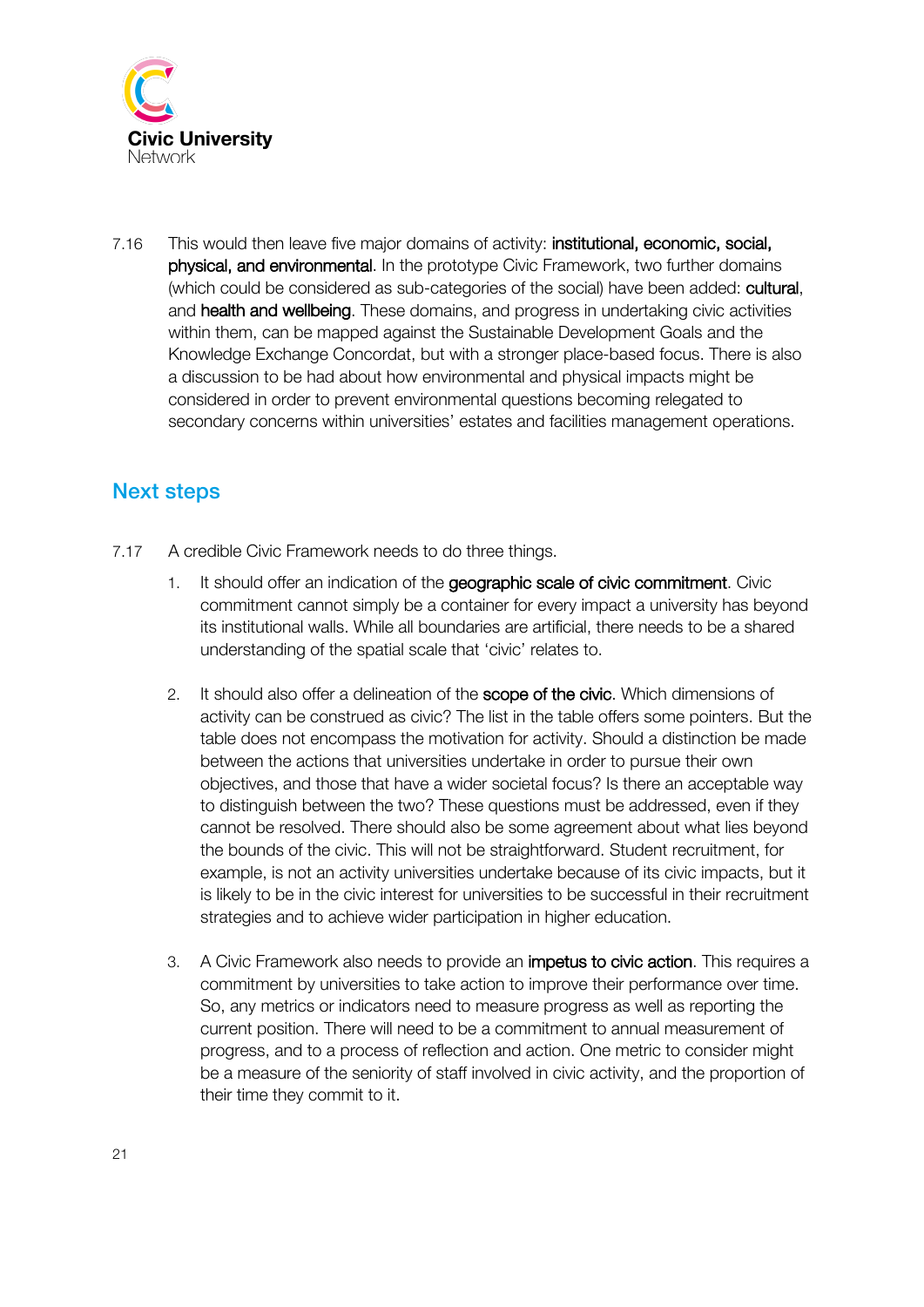

- 7.18 To make progress on this, there must first be a broad consensus within each institution about the scale and scope of civic activity and the best ways to incentivise action. This could be done through an iterative process of reflection (such as Delphi panels) to settle on the best indicators of civic activity.
- 7.19 The next stage is to devise appropriate metrics or indicators for each domain. These should measure both the breadth and depth of activity, and the extent of progress over time. Tools such as the Outcomes Star, which is based on a series of Likert scales, offer one approach that can provide an easily understandable snapshot of complex areas of activity. 'Traffic light' systems are also easily communicated. In both cases their credibility and utility depend on the quality of the underlying data. It is important to ensure that the metrics complement but do not duplicate the KEF metrics outlined above in paragraph 3.8. In particular, they should focus on understanding what universities contribute to their localities and stakeholders, rather than understanding engagement in terms of what external relationships contribute to universities.
- 7.20 The third stage is to develop the current prototype of the Civic Framework (see Appendix 2), using the suggested indicators as a starting point and refining them in the light of experience. Without this detailed work, there is a risk that the Civic Framework will not be respected by peers or external partners and will be easy to ignore because few institutions sign up to it.
- 7.21 The Local Government Association has developed an approach to peer review that could be helpful in taking the work on a Civic Framework forward. 'Peer challenge' (see Appendix for details) focuses on five 'key lines of enquiry' in order to drive forward improvement processes. All of these could potentially be translated from local government to the higher education sector. The key lines of enquiry are:
	- i) Understanding of the local place and priority setting
	- ii) Leadership of place
	- iii) Financial planning and viability
	- iv) Organisational leadership and governance
	- v) Capacity to deliver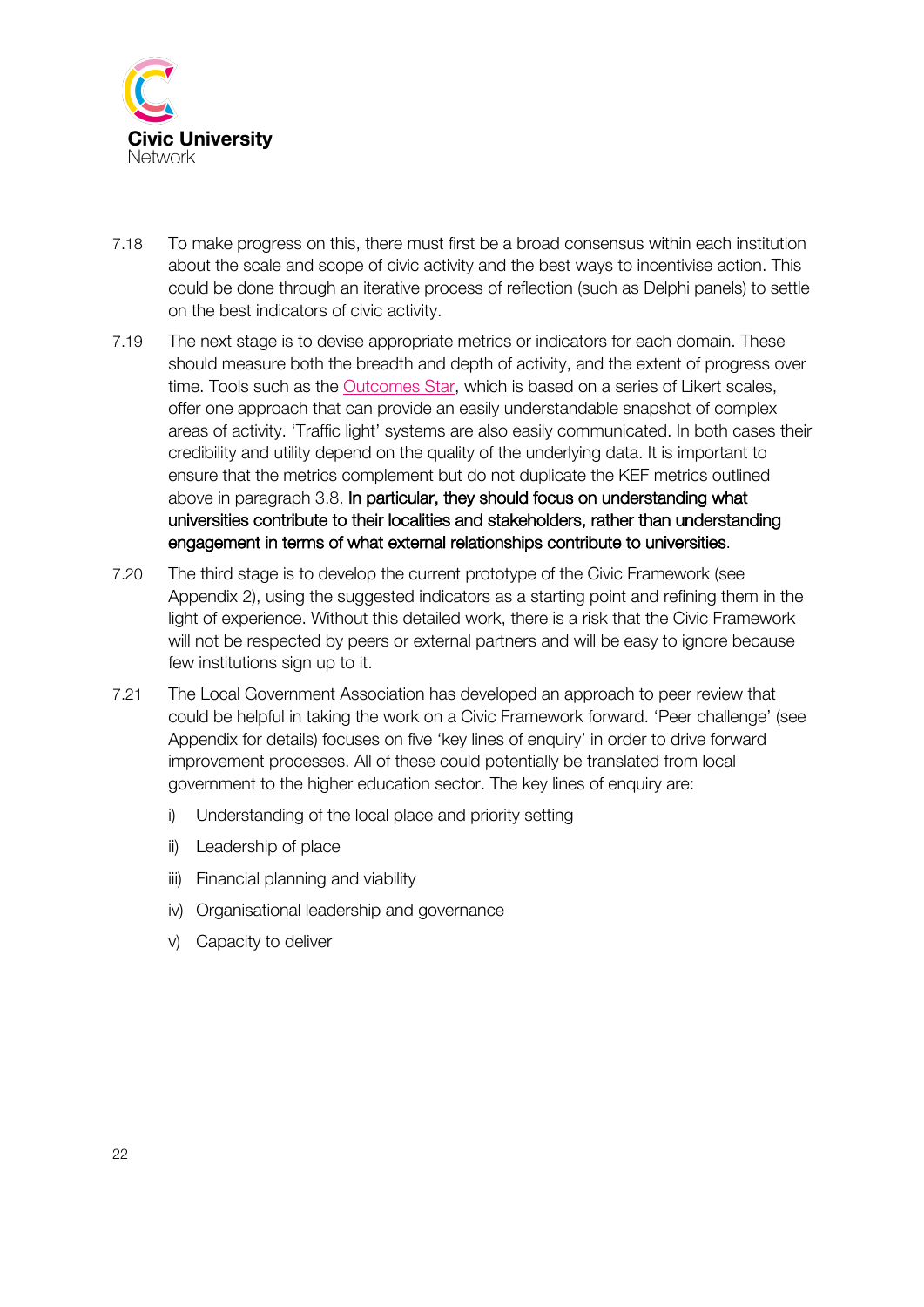

# Appendix 1: Useful tools and frameworks

The following list of approaches to measuring university impact may be helpful as institutions take forward the current work on the Civic Framework. They are listed not as recommended approaches but as examples of relevant previous or parallel work.

| Peer challenge                  | The Local Government Association's peer challenge approach      |
|---------------------------------|-----------------------------------------------------------------|
| <b>Local Government</b>         | is detailed at:                                                 |
| Association                     | https://www.local.gov.uk/sites/default/files/documents/peer%2   |
|                                 | Ochallenges%20-                                                 |
|                                 | %20LGA%20Corporate%20Peer%20challenge%20Offer%20B               |
|                                 | ooklet%20-%20June%202017.pdf                                    |
| Public engagement               | The EDGE self-assessment tool developed by the National         |
| <b>National Coordinating</b>    | Coordinating Centre for Public Engagement is based on           |
| <b>Centre for Public</b>        | learning from the Beacons for Public Engagement in the UK.      |
| Engagement                      | An introduction to the tool is at:                              |
|                                 | https://www.publicengagement.ac.uk/support-                     |
|                                 | engagement/strategy-and-planning/edge-tool/introducing-         |
|                                 | edge-tool                                                       |
| Community engagement            | The European Commission-funded TEFCE project (Towards a         |
| EC TEFCE project                | European Framework for Community Engagement in Higher           |
|                                 | Education) seeks to synthesise and promote best practice in     |
|                                 | community engagement across Europe. It has produced a           |
|                                 | 'toolbox' for institutional self-reflection, available at:      |
|                                 | https://www.tefce.eu/toolbox                                    |
| Inclusive growth                | The Joseph Rowntree Foundation has developed a                  |
| Joseph Rowntree                 | Progression Framework to help organisations measure and         |
| Foundation                      | improve their performance as inclusive anchor institutions. It  |
|                                 | covers five domains: employment, procurement, property,         |
|                                 | service deliver and corporate behaviours. See                   |
|                                 | https://democracy.leeds.gov.uk/documents/s181576/4%20An         |
|                                 | chor%20Institution%20Progression%20Framework%20Toolkit.         |
|                                 | pdf                                                             |
| Collaboration                   | The Collective Impact Forum in the US has developed             |
| Collective Impact Forum         | principles and tools to encourage collaboration between         |
|                                 | organisations to promote social change. See                     |
|                                 | https://www.collectiveimpactforum.org/what-collective-impact    |
| Institutional context           | The Carnegie Classification of Institutions of Higher Education |
| <b>Carnegie Classifications</b> | describes itself as the leading framework for recognising and   |
|                                 | describing institutional diversity in US higher education. An   |
|                                 | optional classification on community engagement has been        |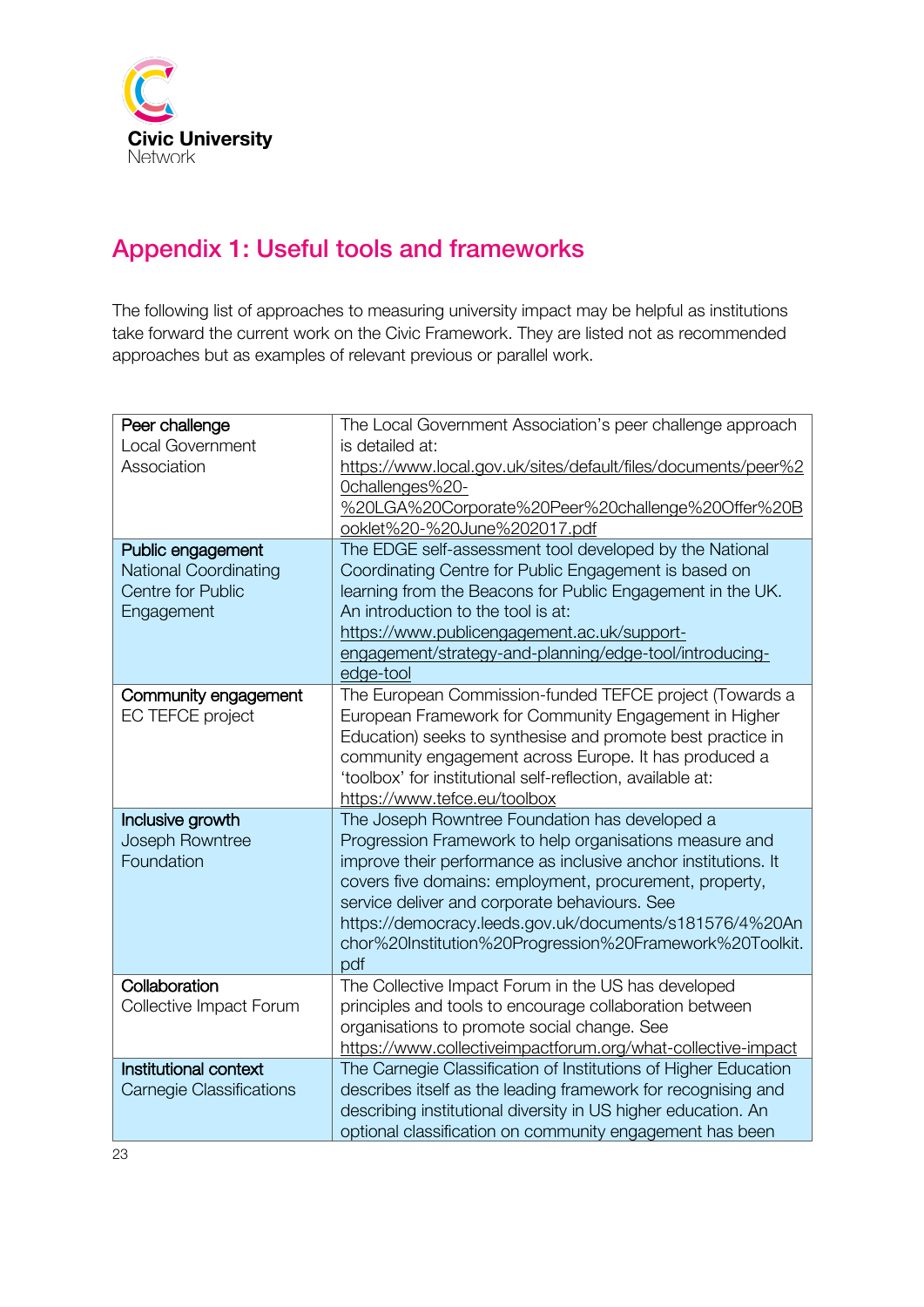

|                                                                                                                                           | developed, hosted by the Swearer Center at Brown University.<br>See https://carnegieclassifications.iu.edu                                                                                                                                                                                         |
|-------------------------------------------------------------------------------------------------------------------------------------------|----------------------------------------------------------------------------------------------------------------------------------------------------------------------------------------------------------------------------------------------------------------------------------------------------|
| Sustainable development<br><b>Times Higher Education</b><br>Impact Rankings                                                               | The THE Impact Rankings, based on performance against the<br>UN Sustainable Development Goals, are introduced at:<br>https://www.timeshighereducation.com/impact-rankings-<br>2020-methodology                                                                                                     |
| Environmental<br>Sustainability<br><b>Environmental Association</b><br>for Universities and<br>Colleges (EAUC)                            | EAUC has produced a 'sustainability leadership scorecard' for<br>universities and colleges designed to track institutions'<br>environmental performance. See<br>https://www.eauc.org.uk/sustainability_leadership_scorecard                                                                        |
| Environmental<br>Sustainability<br><b>Climate Commission for</b><br><b>Higher and Further</b><br><b>Education Students and</b><br>Leaders | The Climate Commission, supported by EAUC, the Association<br>of Colleges, GuildHE and Universities UK, has produced a<br><b>Climate Action Toolkit, See</b><br>https://www.eauc.org.uk/climate_action_toolkit                                                                                     |
| Economic development<br><b>EC Smart Specialisation</b><br><b>Handbook</b>                                                                 | The Smart Specialisation Handbook provides advice for<br>managers working towards the EU development priority of<br>'smart specialisation', explaining how to form closer<br>partnerships with HEIs: https://s3platform.jrc.ec.europa.eu/-<br>higher-education-for-smart-specialisation-a-handbook |
| Regional growth<br><b>EC Directorate General</b><br>Regional Policy                                                                       | Similarly, the EU's Regional Policy directorate has produced a<br>practical guide on connecting universities to regional growth:<br>https://ec.europa.eu/regional_policy/sources/docgener/presen<br>ta/universities2011/universities2011_en.pdf                                                    |
| Innovation and<br>entrepreneurialism<br><b>HEInnovate</b>                                                                                 | HEInnovate is a self-assessment tool produced by the<br>European Commission and OECD that universities can use to<br>assess whether they are promoting the development of an<br>entrepreneurial culture: https://heinnovate.eu/en                                                                  |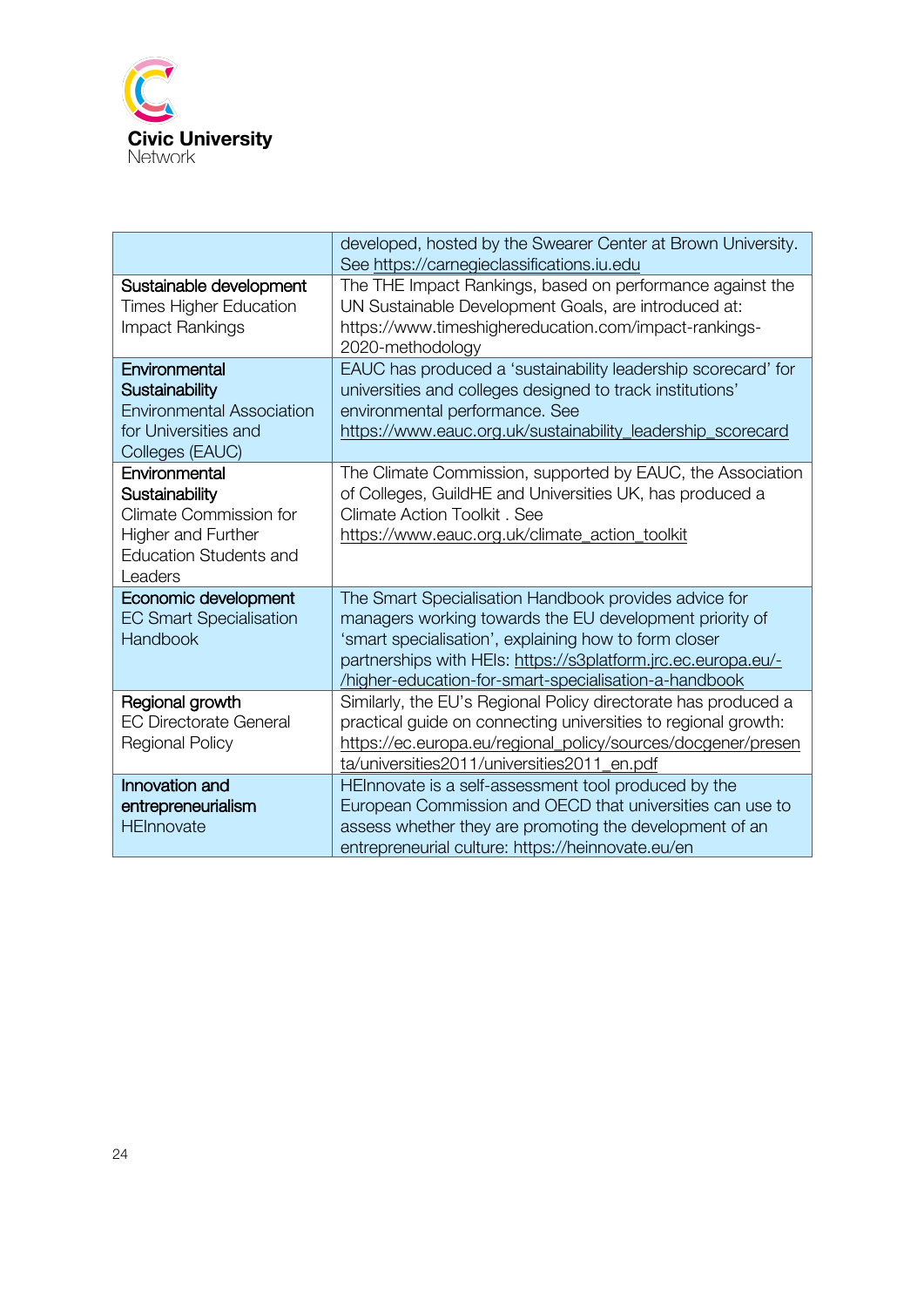# Appendix 2: A prototype Civic Framework

The suggested matrix below sets out (left hand column) seven potential domains of universities' civic commitment. It aims to encourage a comprehensive approach to HEIs' civic activities.

The top row sets out six suggested domains of progression. These are mapped in the second row against the principles of the Knowledge Exchange Concordat, contextualising civic commitment within UK higher education policy, and in the third row against the challenge areas detailed by the Civic University Commission.

The matrix also sets out some overarching questions. More detailed versions of these, with suggested indicators, are available for each domain of activity in the full digital version of the prototype, or the full document version of the prototype. The domains are mapped against the Sustainable Development Goals in the fuller version, showing how civic activity can be placed within a recognisable international framework.

| Progress levels                                     | 1) Mapping:<br>where are we now?                | 2) Partnering:<br>where do we want to<br>go, and with whom? | 3) Agreeing:<br>who will do what, and<br>when?                                         | 4) Resourcing:<br>how are activities<br>supported?                 | 5) Evaluating:<br>how are we doing?                           | 6) Learning:<br>What will we change,<br>and how?                            |
|-----------------------------------------------------|-------------------------------------------------|-------------------------------------------------------------|----------------------------------------------------------------------------------------|--------------------------------------------------------------------|---------------------------------------------------------------|-----------------------------------------------------------------------------|
| <b>Relevant KE</b><br>Concordat<br>principles       | <b>Mission</b><br><b>Policies</b><br>Engagement | Engagement<br>Policies<br>Transparency<br>Capacity building | Engagement<br>Capacity building<br>Policies                                            | Capacity building<br><b>Policies</b><br>Recognition and<br>rewards | Evaluating success<br><b>Continuous</b><br><i>improvement</i> | Evaluating success<br>Continuous<br>improvement                             |
| Civic University<br>Agreement<br>challenge<br>areas | Data and intelligence<br>gathering              | Consultation and co-<br>creation                            | Agreeing focus<br>Striking agreements<br>Governance and<br>risk<br>Delivering outcomes | Resourcing the<br>process<br>Delivering outcomes                   | Evaluation and<br>learning<br>Governance and risk             | Evaluation and<br>learning<br>Governance and<br>risk<br>Delivering outcomes |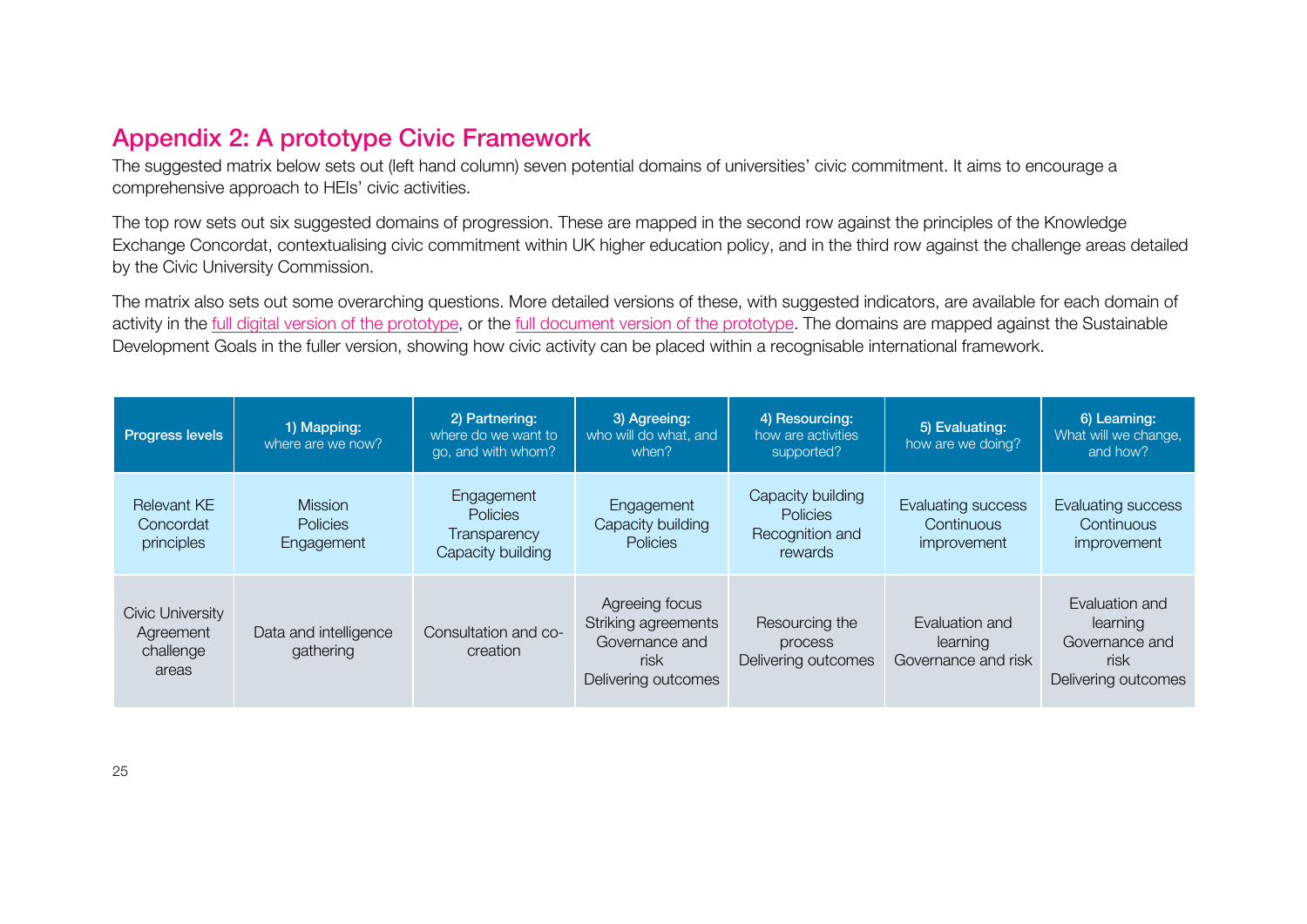| <b>Progress</b><br>levels                          | 1) Mapping:<br>where are we now?                                                                                                                                                                                                                                   | 2) Partnering:<br>where do we want to go,<br>and with whom?                                                                                                                                                                                                                                         | 3) Agreeing:<br>who will do what, and<br>when?                                                                                                       | 4) Resourcing:<br>how are activities<br>supported?                                                                                                                                                                    | 5) Evaluating:<br>how are we doing?                                                                                                                                                                                          | 6) Learning:<br>What will we change,<br>and how?                                                                                                                                                                                      |  |  |  |
|----------------------------------------------------|--------------------------------------------------------------------------------------------------------------------------------------------------------------------------------------------------------------------------------------------------------------------|-----------------------------------------------------------------------------------------------------------------------------------------------------------------------------------------------------------------------------------------------------------------------------------------------------|------------------------------------------------------------------------------------------------------------------------------------------------------|-----------------------------------------------------------------------------------------------------------------------------------------------------------------------------------------------------------------------|------------------------------------------------------------------------------------------------------------------------------------------------------------------------------------------------------------------------------|---------------------------------------------------------------------------------------------------------------------------------------------------------------------------------------------------------------------------------------|--|--|--|
| Domains                                            | Core questions and potential indicators                                                                                                                                                                                                                            |                                                                                                                                                                                                                                                                                                     |                                                                                                                                                      |                                                                                                                                                                                                                       |                                                                                                                                                                                                                              |                                                                                                                                                                                                                                       |  |  |  |
|                                                    |                                                                                                                                                                                                                                                                    | Key questions: How do we want our university to bridge and reduce social divides and improve the quality of life of our communities, including the most<br>disadvantaged? How can our university help our places move from 'functioning' to 'flourishing'? What part can our students play in this? |                                                                                                                                                      |                                                                                                                                                                                                                       |                                                                                                                                                                                                                              |                                                                                                                                                                                                                                       |  |  |  |
| <b>Social</b><br>impact                            | We know how well our<br>workforce and student<br>intake reflects local<br>populations, and the<br>extent of our community<br>and public engagement.                                                                                                                | We are working with<br>partners to create a<br>shared vision of a<br>flourishing society, with<br>full involvement of all our<br>communities.                                                                                                                                                       | Within our own<br>institution, we have<br>action plans for change<br>in line with our shared<br>priorities.                                          | We have set aside<br>resources to support<br>our public engagement<br>and can show how this<br>will benefit marginalised<br>and excluded groups.                                                                      | We are measuring our<br>social impact and we<br>have worked with local<br>communities to make<br>sure our indicators are<br>meaningful to them.                                                                              | We capture and share<br>learning across our<br>university and with key<br>partners, and identify<br>areas for improvement.                                                                                                            |  |  |  |
|                                                    | Key questions: How could our university play a leading role in mitigating and adapting to climate change, reversing biodiversity loss, and educating students for<br>sustainability? How will it influence environmental behaviours throughout our city or region? |                                                                                                                                                                                                                                                                                                     |                                                                                                                                                      |                                                                                                                                                                                                                       |                                                                                                                                                                                                                              |                                                                                                                                                                                                                                       |  |  |  |
| <b>Environment,</b><br>climate and<br>biodiversity | We can fully account for<br>our carbon emissions<br>and we measure<br>progress on carbon<br>reduction. We have<br>done an environmental<br>and biodiversity audit of<br>our estate. We know<br>what we waste.                                                      | We engage with local<br>partners to create a<br>shared vision of a<br>sustainable locality and<br>university. We are<br>working with our<br>suppliers, staff and<br>students to improve our<br>environmental impacts.                                                                               | We have agreed priority<br>targets for<br>improvement and<br>consulted our partners<br>and the wider<br>community on their<br>needs and aspirations. | We have identified<br>resources to support<br>our environmental<br>ambitions. We support<br>staff and students in<br>modelling the<br>environmental<br>behaviours we want to<br>encourage (such as<br>active travel). | We measure the wider<br>environmental footprint<br>of the university within<br>and beyond our locality.<br>We hold ourselves to<br>account by publicising<br>our performance and<br>inviting suggestions for<br>improvement. | We are implementing<br>education for<br>sustainable<br>development across<br>the curriculum. We<br>share our learning with<br>peers and use our<br>academic expertise to<br>support our partners in<br>improving our local<br>places. |  |  |  |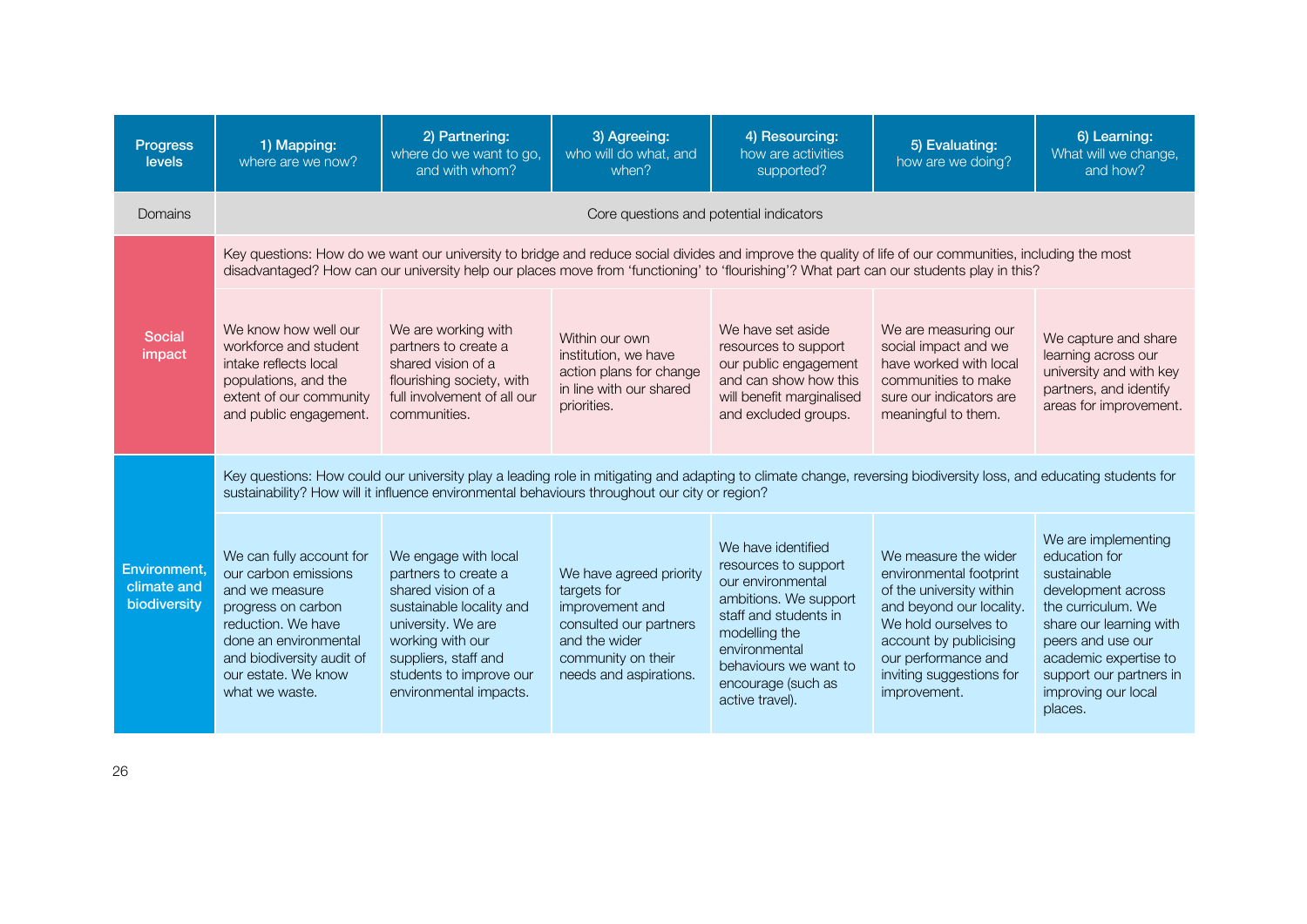|                                     | Key questions: How does our institution support the health and wellbeing of our localities and communities? What does a flourishing community look like to us?                                                                                                                    |                                                                                                                                                                    |                                                                                                                                                          |                                                                                                                                                                       |                                                                                                                                                                                             |                                                                                                                                                                 |
|-------------------------------------|-----------------------------------------------------------------------------------------------------------------------------------------------------------------------------------------------------------------------------------------------------------------------------------|--------------------------------------------------------------------------------------------------------------------------------------------------------------------|----------------------------------------------------------------------------------------------------------------------------------------------------------|-----------------------------------------------------------------------------------------------------------------------------------------------------------------------|---------------------------------------------------------------------------------------------------------------------------------------------------------------------------------------------|-----------------------------------------------------------------------------------------------------------------------------------------------------------------|
| <b>Health and</b><br>wellbeing      | We are aware of the<br>health characteristics of<br>our communities, staff<br>and students, and know<br>how our activities impact<br>on them.                                                                                                                                     | We partner with<br>healthcare organisations<br>and communities to<br>promote local wellbeing.                                                                      | We have targets for<br>beneficial impact on<br>our communities'<br>wellbeing and we are<br>working with partners<br>to take appropriate<br>action.       | We have identified<br>resources to support<br>our communities'<br>wellbeing. We take time<br>to listen and value<br>communities'<br>knowledge and<br>experience.      | Our priorities are<br>informed by local<br>communities, public<br>health teams and<br>healthcare<br>organisations. We know<br>what we can do<br>differently and what<br>impact it can make. | We are listening to our<br>communities to<br>understand what<br>wellbeing means for<br>them and adjusting our<br>activities and priorities<br>in response.      |
|                                     | places?                                                                                                                                                                                                                                                                           | Key questions: How does our university celebrate and enrich the cultural life of our localities and communities? How do we create vibrant, creative and playful    |                                                                                                                                                          |                                                                                                                                                                       |                                                                                                                                                                                             |                                                                                                                                                                 |
| <b>Our cultural</b><br>contribution | We know what<br>contribution we make to<br>local cultural life. We<br>have mapped this<br>against local<br>demographics and<br>identified gaps and<br>opportunities.                                                                                                              | We engage with a wide<br>range of local cultural<br>organisations. We ensure<br>local communities are<br>welcomed and included<br>in our events and<br>activities. | We have identified<br>priorities for support<br>and know which<br>communities we need<br>to work with more<br>(including our own staff<br>and students). | We promote and fund<br>events and activities<br>that enrich and<br>celebrate the cultural life<br>of our localities, and<br>support staff and<br>students to do this. | We have asked our<br>communities what they<br>think of the activities we<br>support and have<br>listened to their views.                                                                    | We actively consider<br>how our activities can<br>be better. In doing so<br>we value and learn<br>from the expertise and<br>knowledge within our<br>localities. |
| Economic<br>impact                  | Key questions: How could our university's work create more prosperous places and address and reduce economic inequality? What impacts is it having now?<br>Can we articulate and promote a coherent vision of a flourishing local economy in partnership with local stakeholders? |                                                                                                                                                                    |                                                                                                                                                          |                                                                                                                                                                       |                                                                                                                                                                                             |                                                                                                                                                                 |
|                                     | We know our economic<br>footprint and our impact<br>on local communities<br>and the lives of our<br>learners.                                                                                                                                                                     | We have joint economic<br>strategies with local<br>partners, which reflect<br>our shared priorities.                                                               | We have agreed<br>indicators of progress,<br>with achievable targets<br>for change.                                                                      | We are using our<br>employment and<br>spending power to<br>support our local<br>economy and people.                                                                   | We have agreed<br>economic impact<br>targets and we are<br>measuring progress on<br>reducing inequalities.                                                                                  | We review our impacts<br>with key partners,<br>including the groups<br>most affected by<br>inequalities.                                                        |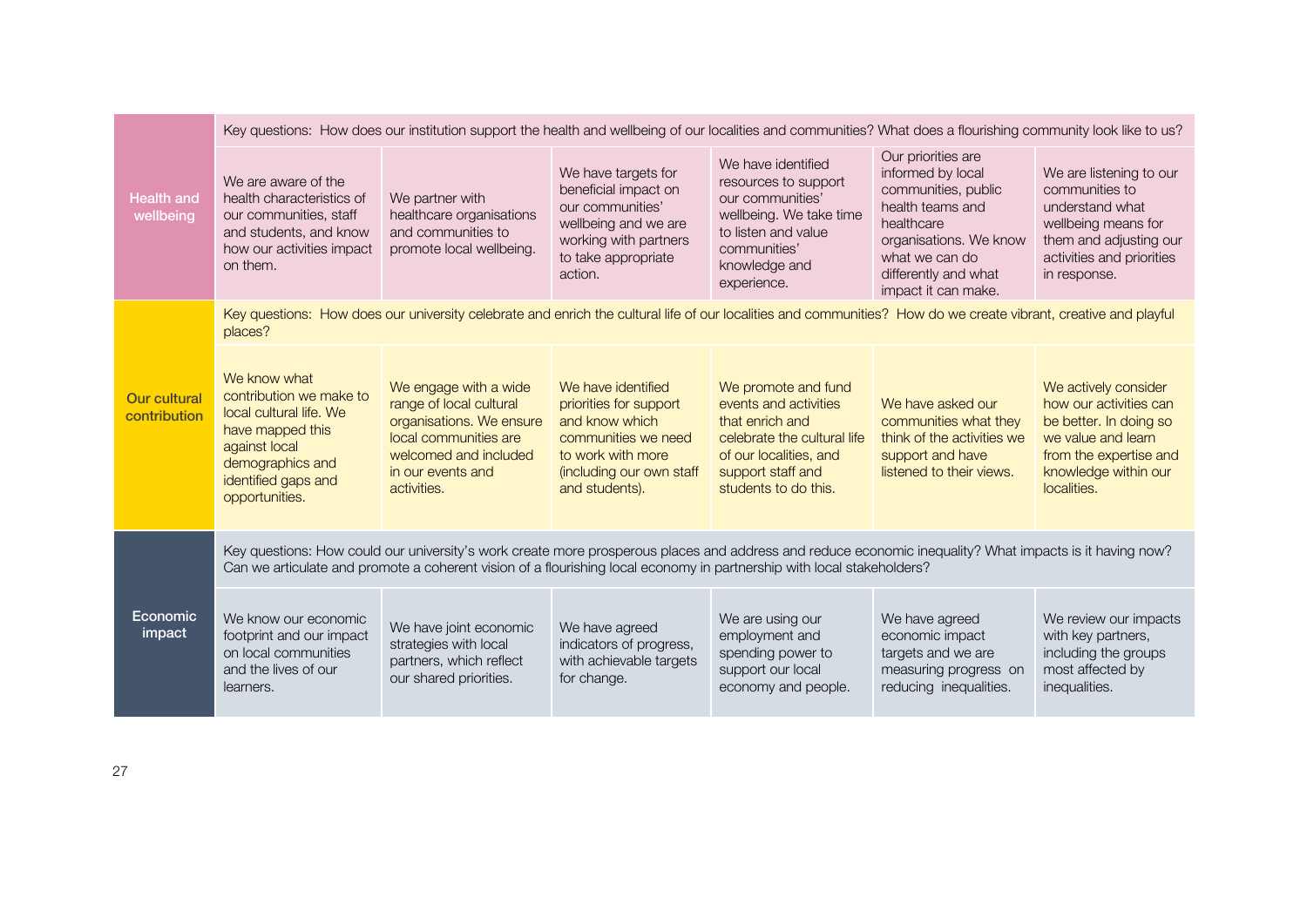| Estates,<br>facilities and<br>placemaking   | Key questions: How can our facilities be used for the benefit of the whole community? Do all members of the community feel welcome? How do our facilities set<br>the standard for placemaking and sustainability in our city or region? How can our digital infrastructure benefit our communities?                                                                              |                                                                                                                                                                                                 |                                                                                                                                                                       |                                                                                                                                                                                                                                    |                                                                                                                                                       |                                                                                                        |
|---------------------------------------------|----------------------------------------------------------------------------------------------------------------------------------------------------------------------------------------------------------------------------------------------------------------------------------------------------------------------------------------------------------------------------------|-------------------------------------------------------------------------------------------------------------------------------------------------------------------------------------------------|-----------------------------------------------------------------------------------------------------------------------------------------------------------------------|------------------------------------------------------------------------------------------------------------------------------------------------------------------------------------------------------------------------------------|-------------------------------------------------------------------------------------------------------------------------------------------------------|--------------------------------------------------------------------------------------------------------|
|                                             | We have agreed design,<br>quality, environmental<br>and accessibility<br>standards and<br>benchmark our estates<br>management against the<br>best in our class. We<br>know who uses our<br>buildings and spaces,<br>how and when.                                                                                                                                                | We work with local<br>communities and<br>planning authorities to<br>ensure our estates meet<br>their needs and<br>aspirations. We are open<br>and transparent in our<br>plans and developments. | We work with civic<br>partners to ensure our<br>estates management<br>supports our civic<br>ambitions. We have<br>agreed priorities for<br>action and<br>improvement. | Our design,<br>procurement,<br>maintenance and<br>management practices<br>support an open and<br>inclusive attitude and<br>we are making our<br>estate suitable for<br>community uses as well<br>as for our staff and<br>students. | We work with peer<br>organisations to critique<br>and improve our<br>practices. We invite<br>local communities to tell<br>us how we can do<br>better. | We review the use and<br>development of our<br>estates to ensure they<br>support our civic<br>mission. |
| Institutional<br>strategy and<br>leadership | Key questions: How will top-level governance and strategies at our institution reflect our civic commitment to ensure we make the difference we want? Which<br>partners are we working with and to what ends, and what are their priorities? What would it look like if our civic priorities were embedded throughout our core<br>activities of teaching, learning and research? |                                                                                                                                                                                                 |                                                                                                                                                                       |                                                                                                                                                                                                                                    |                                                                                                                                                       |                                                                                                        |
|                                             | We have drafted,<br>consulted on and<br>approved a Civic<br>University Agreement.                                                                                                                                                                                                                                                                                                | We know the number,<br>remit and make-up of the<br>partnerships we're<br>involved in.                                                                                                           | We have committed to<br>SMART targets within<br>civic strategies and<br>agreements.                                                                                   | We have identified<br>resources to support<br>the civic agenda.                                                                                                                                                                    | We regularly monitor<br>and evaluate the effects<br>of our civic strategies,<br>and review them with<br>peers.                                        | Our senior staff are<br>involved in civic peer<br>networks or<br>communities of<br>practice.           |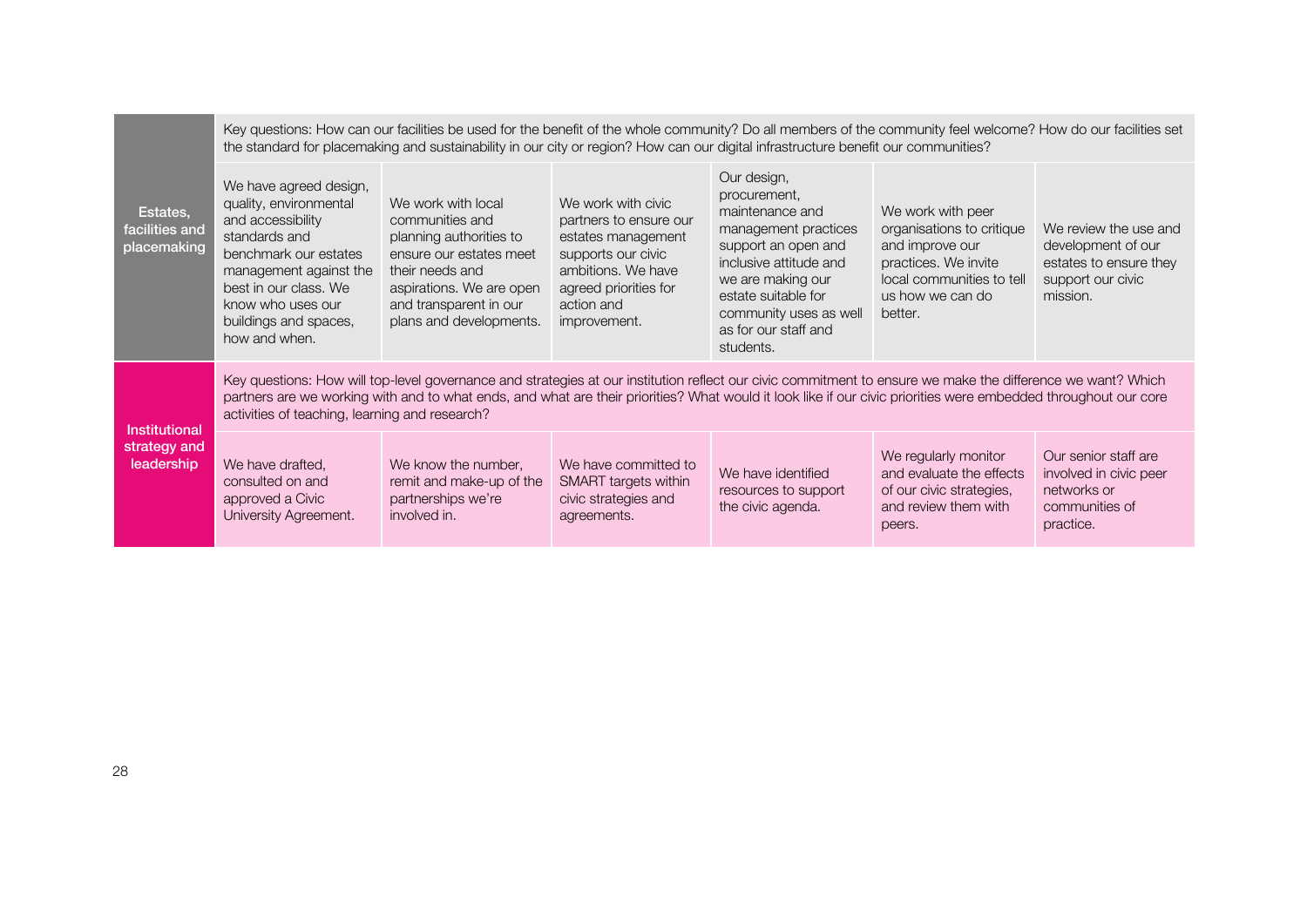# **References**

Axelroth, R. and Dubb, S. (2010). The road half traveled: University engagement at a crossroads. College Park: The Democracy Collaborative, University of Maryland.

Benneworth, P., Ćulum, B. Farnell, T., Kaiser, F., Seeber, M., Šćukanec, N., Vossensteyn, H. and Westerheijden, D. (2018). Mapping and Critical Synthesis of Current State-of-the-Art on Community Engagement in Higher Education. Zagreb: Institute for the Development of Education. Online: https://www.tefce.eu/publications/mapping

Benneworth, P. (2019). State of the Art Review: University research and regional development. Queen's University Belfast. Online: https://www.enterpriseresearch.ac.uk/wpcontent/uploads/2019/03/No25-University-research-and-regional-development-P.- Benneworth.pdf

Brink, C. (2018). The soul of a university: Why excellence is not enough. Bristol: Bristol University Press. doi:10.2307/j.ctv56fgwf

Caryannis, E. and Campbell, D. (2012). Triple helix, quadruple helix and quintuple helix and how do knowledge, innovation and the environment relate to each other? International Journal of Social Ecology and Sustainable Development, 1:1, 41-69.

Centre for Local Economic Strategies (2019). Community business and anchor institutions. Power to Change, [online]: https://cles.org.uk/wp-content/uploads/2019/02/Communitybusiness-and-anchor-institutions-Digital.pdf

College & University Engagement Initiative (n.d.). Online: https://www.brown.edu/swearer/carnegie

Dearing, R. (1997). Higher education in the learning society. London: HMSO. Online: http://www.educationengland.org.uk/documents/dearing1997/dearing1997.html

Department for Education (2019). Post-18 review of education and funding: independent panel report. Online: https://www.gov.uk/government/publications/post-18-review-of-education-andfunding-independent-panel-report

Devins, D., Gold, J., Boak, G., Garvey, R. and Willis, P. (2017). Maximising the local impact of anchor institutions: a case study of Leeds City Region. Joseph Rowntree Foundation [online]: https://www.jrf.org.uk/report/maximising-local-impact-anchor-institutions-case-study-leedscity-region

Douglas, D., Grant, J. and Wells, J. (2020). Advancing university engagement: university engagement and global league tables. Nous Group, [online] https://nousgroup.com/wpcontent/uploads/2020/07/Engagement-Report-Digital.pdf

Enenkel, K. (2020). How will more R&D spending level up the UK? Centre for Cities [online], https://www.centreforcities.org/blog/how-will-an-more-rd-spending-level-up-the-uk/

Etzkowitz, H. (1983), 'Entrepreneurial scientists and entrepreneurial universities in American academic science', Minerva, Vol 21, No 2/3, pp 198–233.

29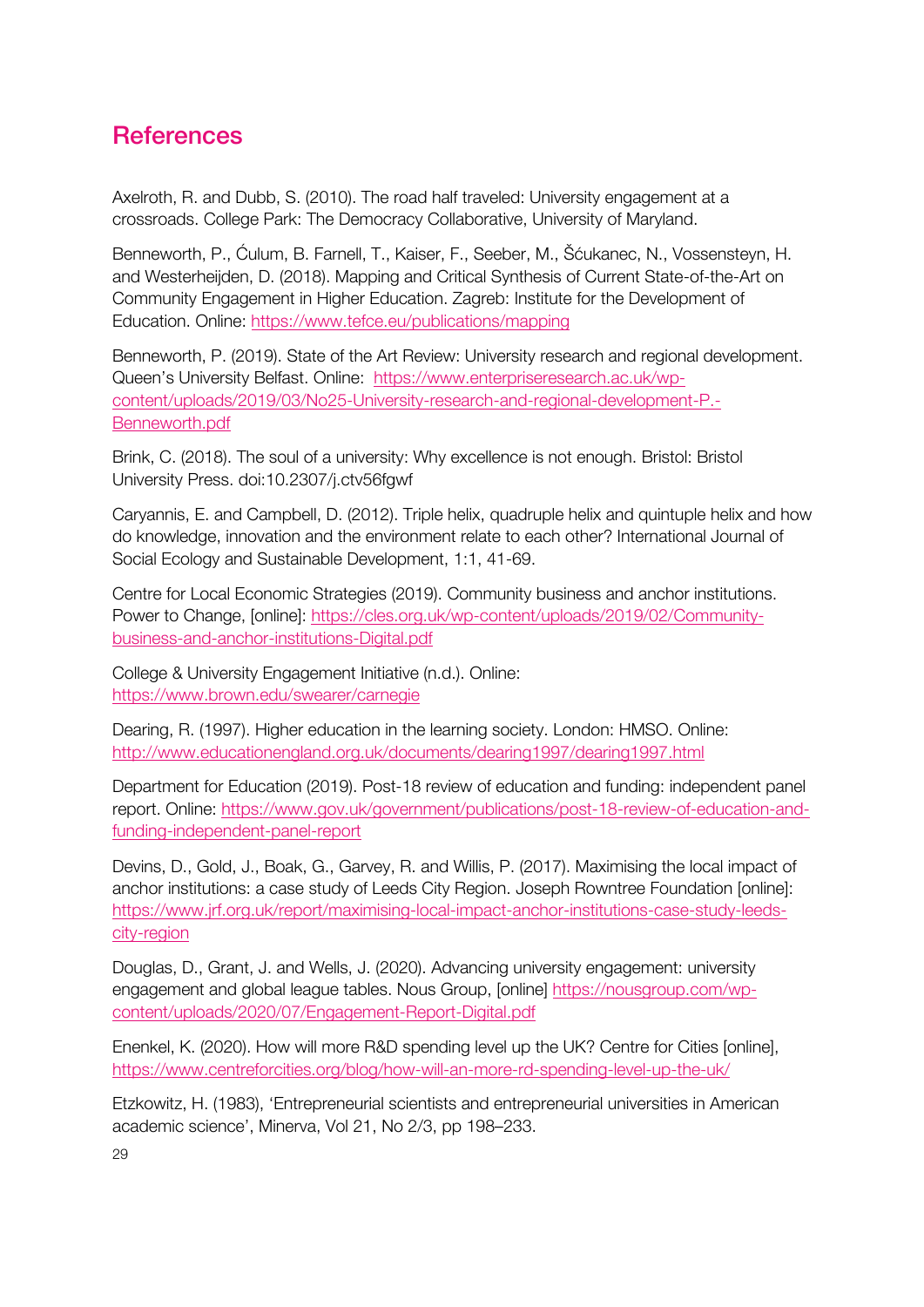Etzkowitz, H. & Leydesdorff, L. (2000). The Dynamics of Innovation: From National Systems and 'Mode 2' to a Triple Helix of University-Industry-Government Relations. Research Policy, 29(2), 109-123.

Etzkowitz, H., Ranga, M., Benner, M., Guaranys, L., Maculan, A. M. and Kneller, R. (2008) Pathways to the entrepreneurial university: towards a global convergence, Science and Public Policy, 35 (9) pp. 681–695.

Foss, L. and Gibson, D. V. (2015) The Entrepreneurial University: Context and Institutional Change. London: Routledge.

Frostick, T. (2016). Building healthy cities: the role of universities in the health ecosystem. University Alliance [online]: https://www.unialliance.ac.uk/wp-content/uploads/2016/03/UA-Building-healthy-cities-report2\_web.pdf

Goddard, J., Hazelkorn, E., Kempton, L. and Vallance, P. (2016). The Civic University: the policy and leadership challenges. Cheltenham: Edward Elgar.

Goddard, J. and Kempton, L. (2016). The Civic University: universities in leadership and management of place. CURDS, Newcastle University [online]: https://www.ncl.ac.uk/media/wwwnclacuk/curds/files/university-leadership.pdf

Goddard, J. (2018) The Civic University and the City. In: Meusburger P., Heffernan M., Suarsana L. (eds), Geographies of the University. Knowledge and Space, vol 12. Cham, Switzerland: Springer. https://doi.org/10.1007/978-3-319-75593-9\_11

Goddard, J. and Hazelkorn, E. (2018). Maximising universities' civic contribution: A policy paper. Wales Centre for Public Policy. Online: https://www.wcpp.org.uk/wpcontent/uploads/2018/11/181102-WCPP-submission-Maximising-universities-civiccontribution.pdf

Hart, A., Northmore, S. and Gerhardt, C. (n.d.) Briefing paper: Auditing, benchmarking and evaluating public engagement. NCCPE Research Synthesis No 1. Online: https://www.publicengagement.ac.uk/sites/default/files/publication/evaluatingpublicengagemen t\_1.pdf

HEPI (2020). Making Universities Matter: How higher education can help to heal a divided Britain. Online: https://www.hepi.ac.uk/wp-content/uploads/2020/02/Making-Universities-Matter-Report-125-FINAL.pdf

HM Government (2020). UK Research and Development Roadmap. Online: https://assets.publishing.service.gov.uk/government/uploads/system/uploads/attachment\_data /file/896799/UK\_Research\_and\_Development\_Roadmap.pdf

Hambleton, R. (2018). British universities - the sleeping giants of place-based leadership? People, Place and Policy, 12:1, 1-7.

Leydesdorff L. (2012) The Triple Helix, Quadruple Helix, …, and an N-Tuple of Helices: Explanatory Models for Analyzing the Knowledge-Based Economy? Journal of the Knowledge Economy, 3 (1), pp. 25–35.